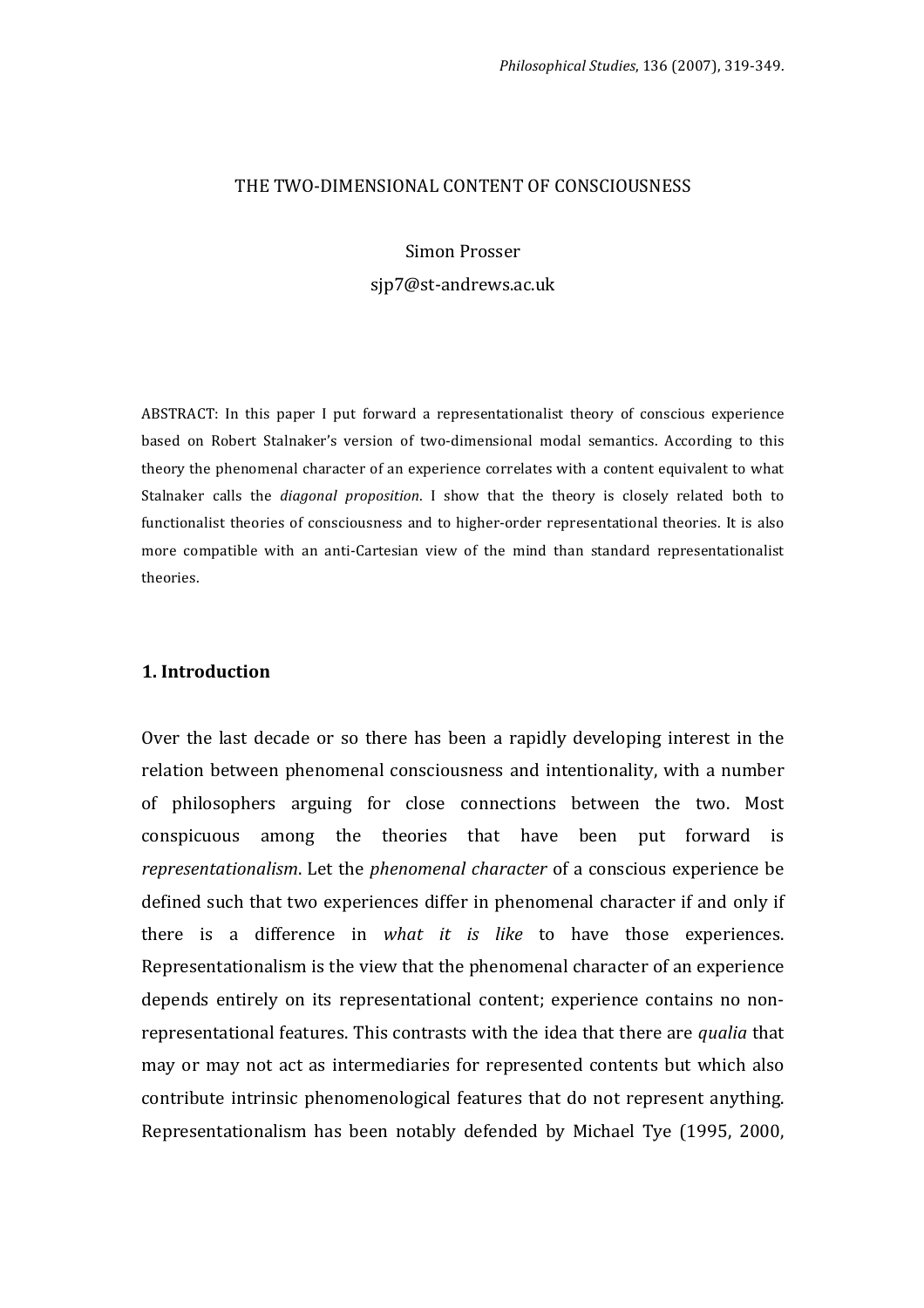2002, 2003) and Fred Dretske (1993), but similar views or variants have also been put forward by Sydney Shoemaker (2000), David Chalmers (2004b, 2006), and many others.<sup>1</sup> Another family of views combining phenomenal consciousness with intentionality are *higher-order representational* (HOR) *theories*. According to these theories phenomenal consciousness can be analysed in terms of higher-order representational states that represent first-order conscious states. HOR theories have been defended in various forms by David Rosenthal (1986, 1997, 2002), Peter Carruthers (1996, 2000), Daniel Dennett (1978, 1991), David Armstrong (1968, 1984) and William Lycan (1996), among others.

In this paper I shall put forward a version of representationalism that differs from standard versions. In brief, the view is that phenomenal character correlates with a content equivalent to the *diagonal proposition* in Robert Stalnaker's (1978, 2001, 2004) version of two-dimensional modal semantics for utterances. Consequently I call the view *diagonal representationalism*. Diagonal representationalism embodies connections between representationalism, HOR theories and functionalism that, as far as I am aware, have not previously been noticed. In effect it combines elements of all three doctrines within a single theory.

The structure of the paper is as follows. I start by describing some motivations for representationalism, some varieties of representationalism and some standard objections. I accept that some of these objections pose genuine problems for most existing versions of representationalism. I then show, moreover, that some minimal functionalist assumptions accepted by many philosophers (including even some property dualists) are incompatible with standard versions of representationalism.

I then outline some key features of Stalnaker's two-dimensional semantics before describing diagonal representationalism in detail. I then show how diagonal representationalism combines representationalism, higher-order representation and a broadly functionalist theory of consciousness. In the final sections I show that standard versions of representationalism are committed to

2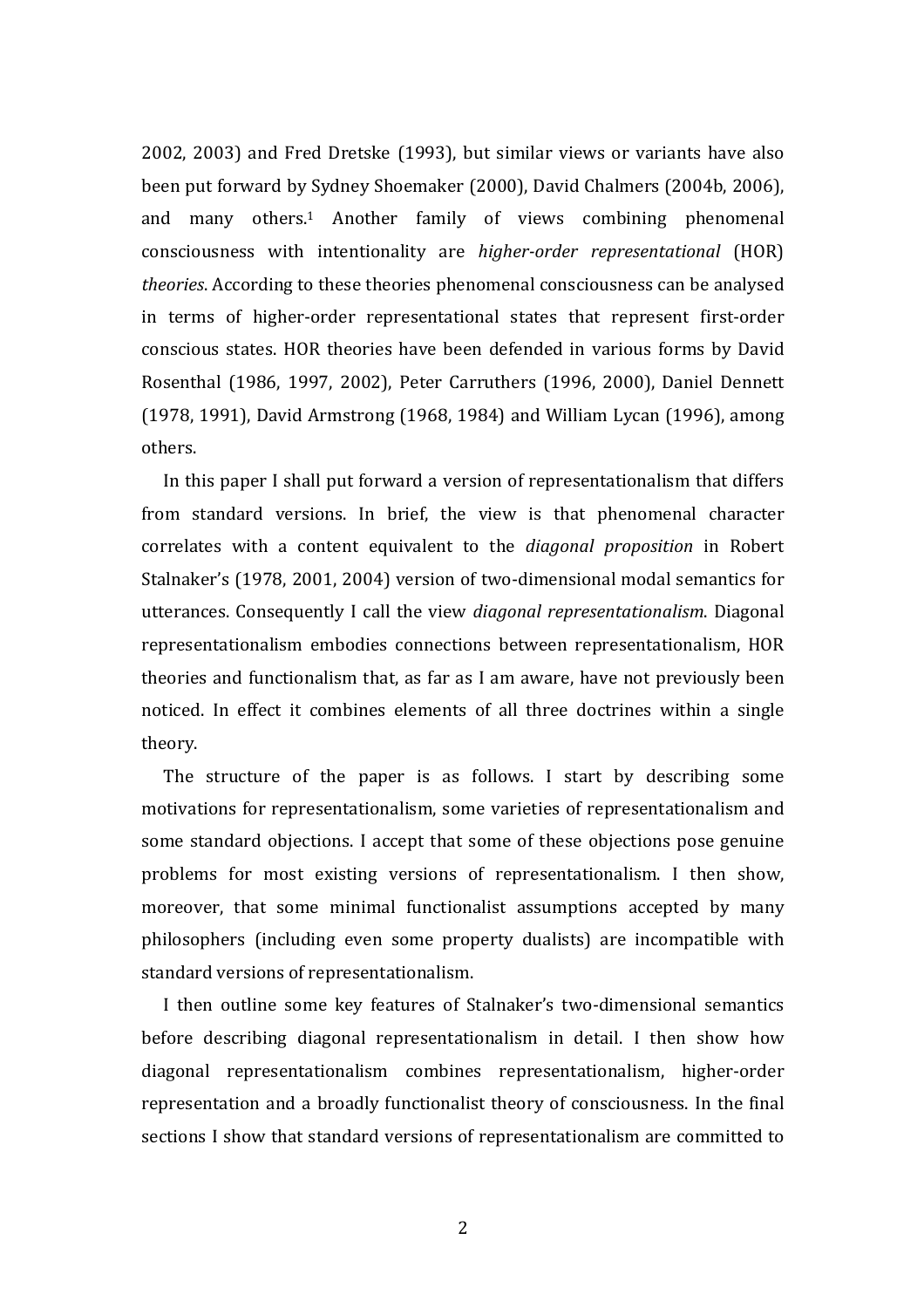a questionable view of the mind often known as the *Cartesian theatre*. Diagonal representationalism, by contrast, is compatible with a rejection of the Cartesian Theatre because there is just the right kind of indeterminacy about the diagonal representational content to account for there being no fact of the matter about certain aspects of phenomenal character. Different yet equally good interpretation schemes can be given for both.

## 2. Motivations and standard problems for representationalism

G. E. Moore (1903) argued that experience was *diaphanous*. When one sees a ripe tomato one can focus one's attention on the tomato, or on its redness, but one cannot focus one's attention on the experience itself without just focusing once again on the tomato or its redness. Representationalists take this to suggest that all that is encountered in an experience is its content: the ripe red tomato. There are debates over whether this is a good argument but in any case I shall treat representationalism as a hypothesis, to be rejected only if it is shown to be false. Hence after briefly distinguishing some different versions of representationalism I shall examine the main objections.

For materialists, representationalism offers the possibility of *reducing* phenomenal character to representational content and thus reducing the problem of accounting for phenomenal consciousness to the more naturalistically tractable problem of accounting for representation. Advocates of reductive representationalism include Tye and Dretske. Tye's theory concerns only *abstract* content; content that excludes particular objects or surfaces. This restriction is needed because hallucinatory experiences and experiences of different qualitatively identical objects can all be subjectively indistinguishable while differing in the particulars represented.

Those who reject the reducibility of the phenomenal to the physical on independent grounds can, however, accept non-reductive representationalism. Within the non-reductive camp we can distinguish two sorts of view. Firstly,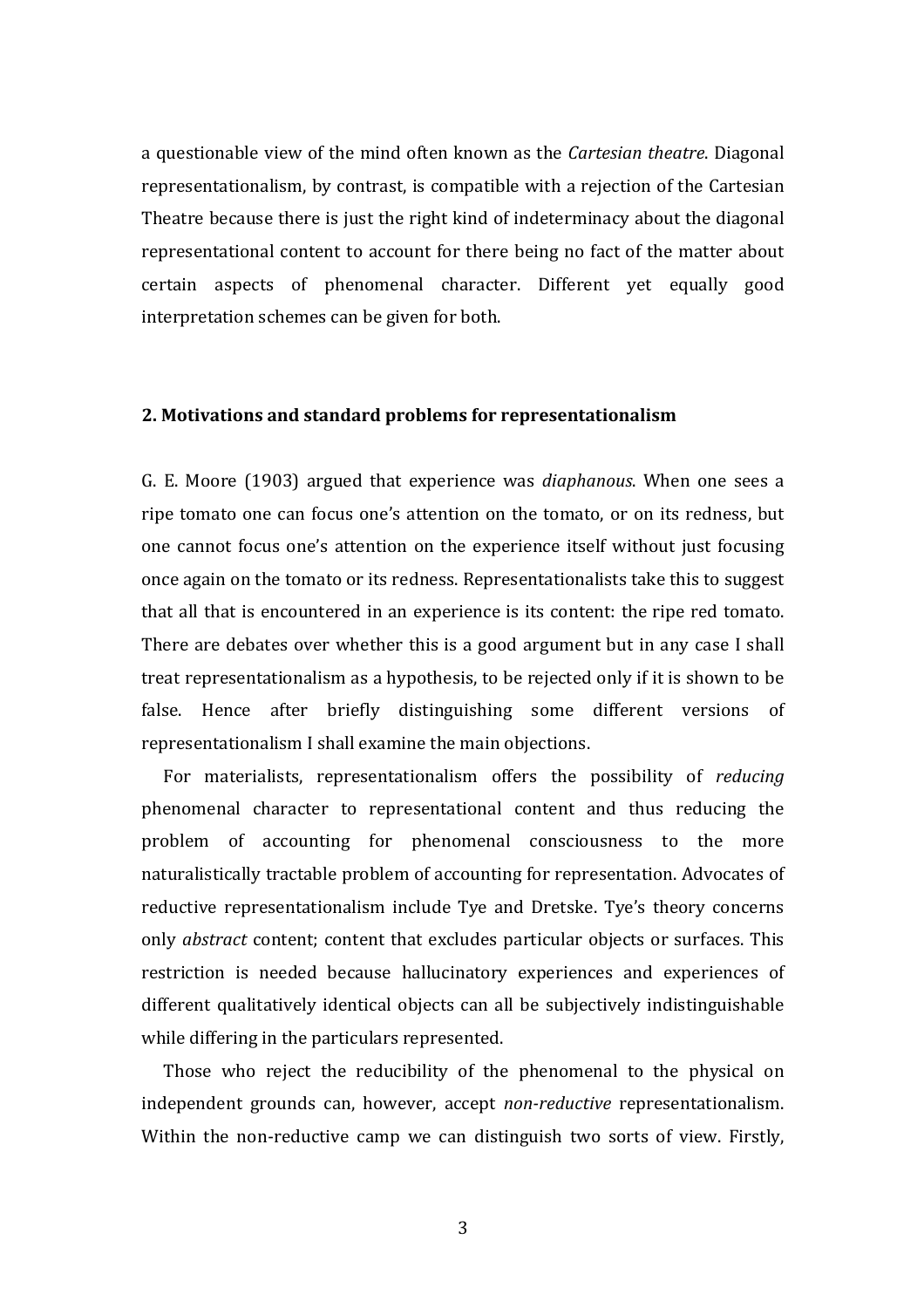dualist representationalism: phenomenal conscious involves non-physical properties with no metaphysically necessary connection to the physical world. According to this view there is a nomological correlation between phenomenal character and representational content. Chalmers defends a theory of this kind, but there is also a disagreement between Chalmers and Tye and Dretske over which representational contents correlate with phenomenal character. In principle, however, a dualist representationalist could agree with Tye and Dretske about the *correlation* between phenomenal character and representational content in the actual world, disagreeing only with regard to worlds differing nomologically from actuality.

Secondly,"*supervenient\*representationalism*:"phenomenal"character"*supervenes* on representational content. According to this view it is metaphysically necessary that no two experiences differ in phenomenal character without differing in representational content, but the converse would not hold. A dualist could make a weaker, nomological claim. Each kind of representationalist claim could also be restricted to a population, or to an individual. In principle both reductionists and dualists could accept restricted views, though each would have to explain the ground of the difference between different populations or individuals. I lean strongly toward reductive representationalism but for much of the paper I shall present my theory as a general framework consistent with some of the non-reductive variants discussed above.

By *standard representationalism* I mean the view that phenomenal character depends entirely on externalistically individuated direct representational content, not including modes of presentation or indirectly represented contents of any kind. I shall call this kind of content *Russellian*.<sup>2</sup> So, for example, when one has a visual experience as of a black cat against a green background, and nothing else, the Russellian content of one's experience is made up entirely from the objects"and"properties"in"the"world"external"to"the"subject,"i.e."*black*,"*cat*,"*green*," etc. According to standard representationalism it is Russellian content alone that determines phenomenal character. It is natural to think of this as analogous to Russell's view that denotation alone determines meaning. It strikes me that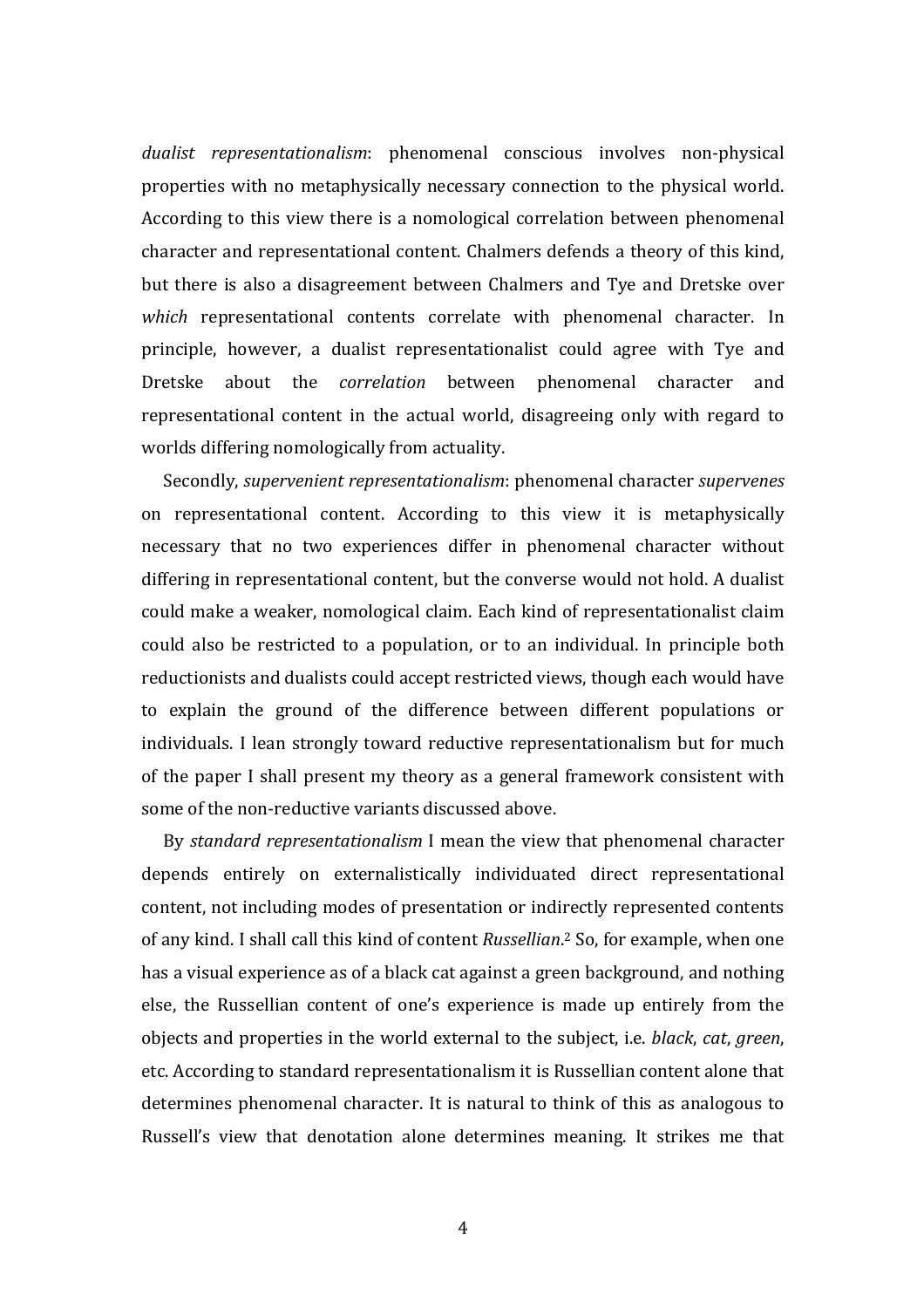many moves that have been made in the debate about representationalism correspond to moves that were made in the debate over linguistic meaning post-Russell, substituting linguistic meaning for phenomenal character. Nonreductive versions of representationalism also count as versions of standard representationalism insofar as they deal only with Russellian content.

Now to objections. If inverted spectra are possible then standard representationalism is immediately in trouble. On the face of it, to defend a view that was not restricted to individuals one would have to say that when two individuals' visual spectra were inverted relative to one another only one of them could have veridical perceptions. This is counterintuitive; if the two individuals were otherwise identical then it is hard to see what could make one perception veridical rather than the other.

The possibility of inverted spectra that make no functional difference is" controversial; materialists (myself included) typically deny that they are possible. The inverted spectrum objection does not, however, require inverted spectra that make no functional difference. This is illustrated by Ned Block's (1990, 1995) *Inverted Earth* thought experiment. Inverted Earth is identical to Earth in every detail except that each Inverted Earth object has the complementary colour to its Earthly duplicate. On Inverted Earth the sky is" yellow, ripe tomatoes are green, ripe bananas are blue, and so on. Now, suppose you were to travel to Inverted Earth but while you travelled colour-inverting prisms were placed in your eyes, or your visual system was rewired such that each colour experience became the complementary colour experience.<sup>3</sup> Your own bodily colours were also exchanged for their complements. When you arrived on Inverted Earth your experiences would match the experiences you would have had in the corresponding spatiotemporal location on Earth. If you had slept through the journey you would not even be aware of being in a new environment. If this happened then it would seem natural to say that upon waking your perceptions would be illusory; the sky would look blue to you when really it was yellow. But if you remained in your inverted state on Inverted Earth for long enough then according to Block it would no longer seem plausible to say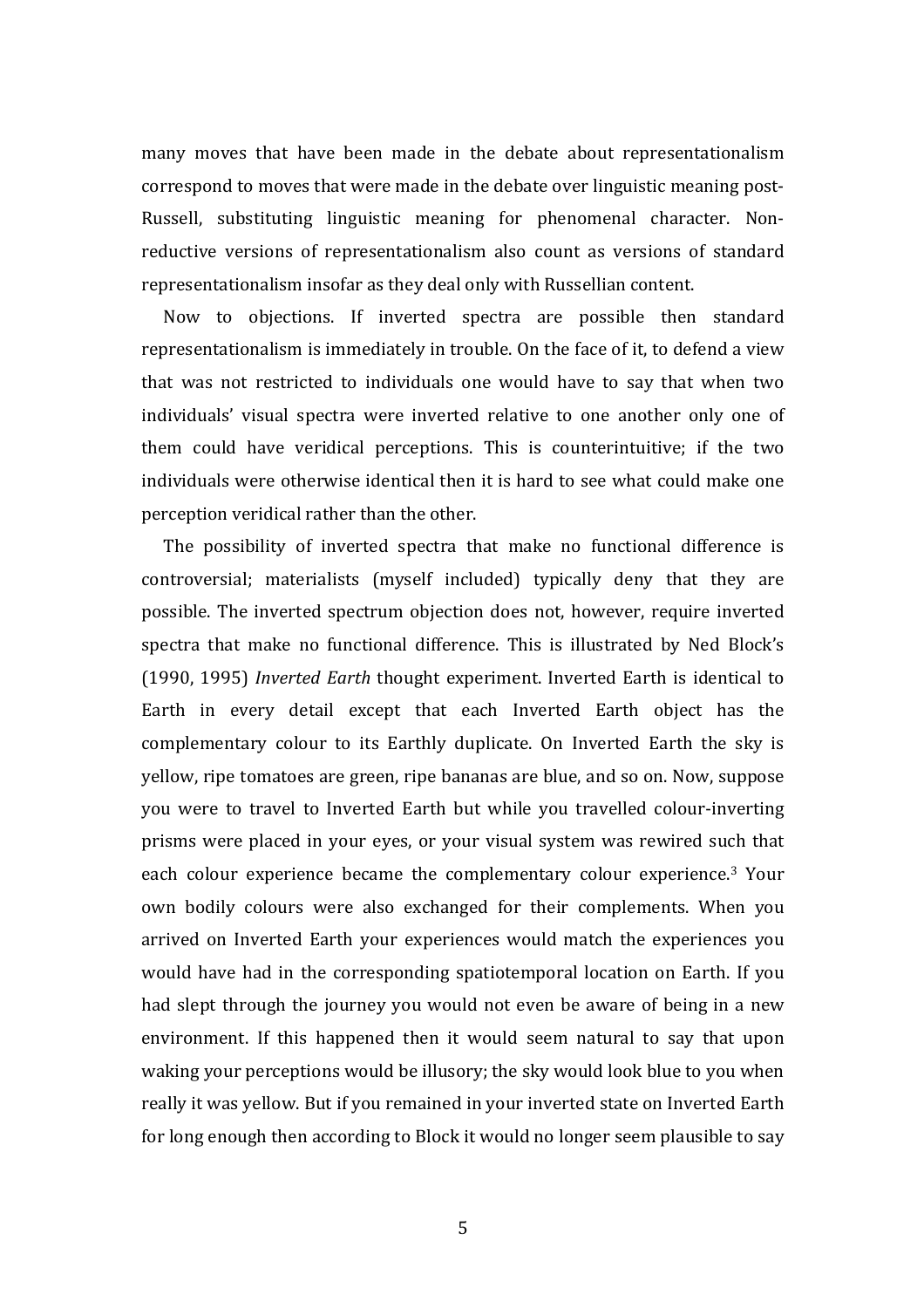that you perceived incorrectly. The content of your experiences would shift just as, arguably, the meaning of a word eventually shifts when it is consistently used in relation to a new denotation, albeit unbeknown to the speaker. Consequently there can be experiences that differ in Russellian representational content but not in phenomenal character. Hence phenomenal character at most supervenes on Russellian representational content.

Worse still, however, there can be experiences differing in phenomenal character that do not differ in Russellian representational content. Suppose that on Earth in your original state you saw an unripe, green tomato. Years later on Inverted Earth, where ripe tomatoes are green, you saw a ripe tomato. In both cases your experience correctly represented the colour green. But the phenomenal character differed between the two experiences because of the colour inversion of your visual apparatus in the intervening period. Hence Russellian representational content and phenomenal character can vary independently of one another, so all versions of standard representationalism are false.<sup>4</sup>

Not all objections to standard representationalism are as effective as Inverted Earth. Tye (2002, 2003) shows how a number of objections regarding blurry images, after images, hallucinations, aspect switches and other phenomena can be dealt with. In my opinion these responses are largely convincing. But Inverted Earth strikes me as fatal to standard representationalism.

Block (1995, p. 25) has put forward a further objection to which even most non-standard versions of representationalism are vulnerable. This involves a thought experiment in which there is phenomenal character yet no representational content whatsoever. The scenario combines Davidson's (1987) swampman with the brain in a vat whose entire existence has been spent in the vat. Davidson held that the swampman, created instantaneously by chance from stray molecules, lacked representational content at the instant of creation because of its lack of causal-historical relations to its environment. But, as Block notes, this would only be correct given a causal chain theory of content; many other theories would allow that the swampman had representational content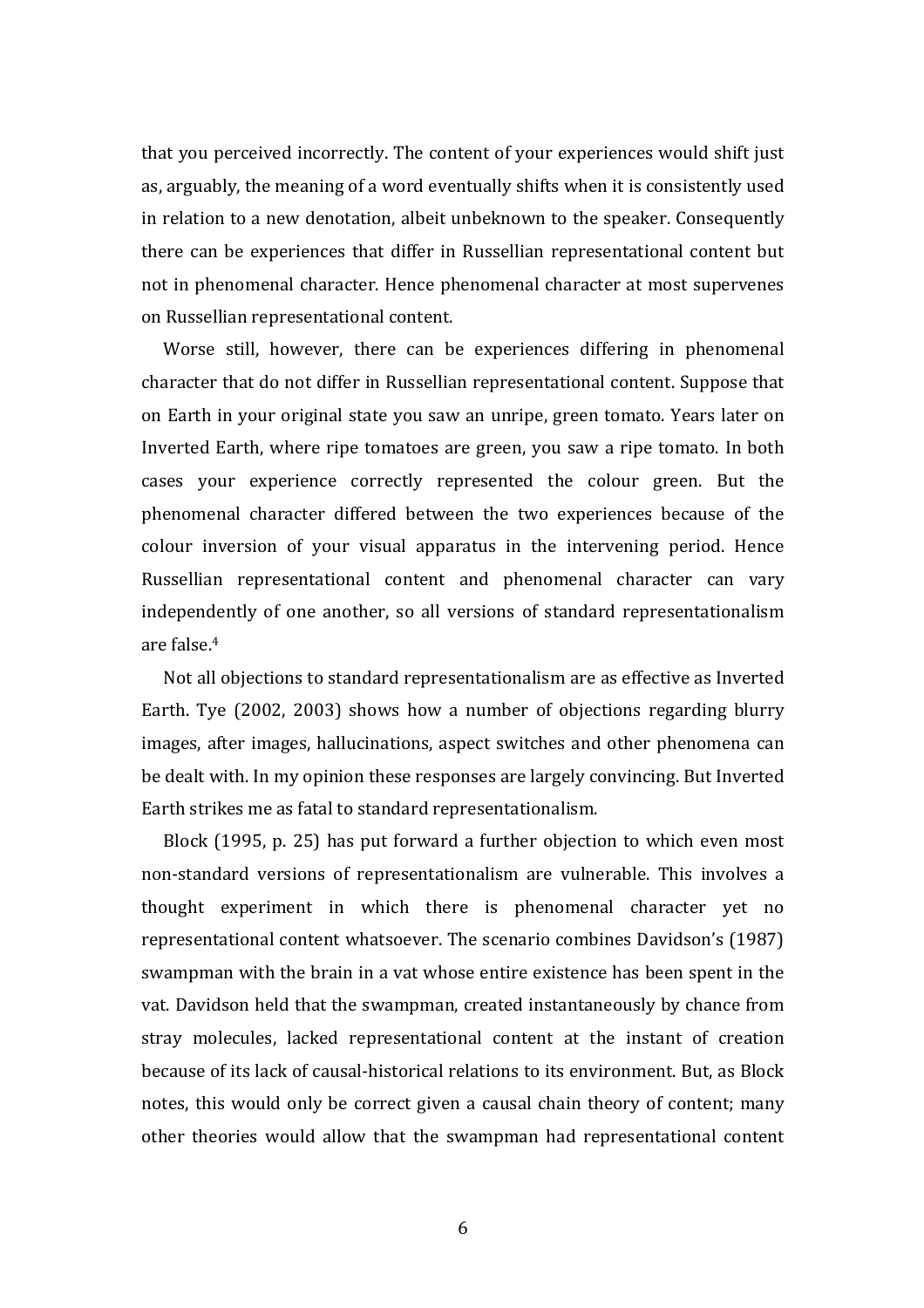because the swampman's internal states could track states of its environment counterfactually.

Brains in vats can also have representational contents. Many theories of content allow that the internal states of a brain in a vat represent features of the computer environment to which it is connected. But Block invites us to consider a brain created by chance, *à la* swampman, in a bathtub and not connected to a computer or anything else. Assuming that phenomenal states at least nomologically supervene on brain states the brain should have *some* kind of experience for a few fleeting moments. Yet since it is not and has never been connected to any perceptual apparatus its internal states do not track states of its environment and consequently represent nothing.<sup>5</sup>

## **3. Functionalism and representation**

I shall now show why anyone who accepts even a minimally functionalist theory of" consciousness" should" reject" standard" representationalism." By" a" *minimally* functionalist theory I mean any view according to which phenomenal character and functional role correlate, at least within an individual, across all worlds nomologically equivalent to the actual world. Even most property dualists are functionalists in this minimal sense. I accept a much stronger functionalist claim about conscious experience, but the present argument does not require it. I make no claim here about propositional attitudes.

Consider a phenomenal state. The functional correlate of this state is a member,  $x_i$ , of the n-tuple of internal states  $\langle x_1...x_n \rangle$  that jointly satisfy the Ramsified psychological theory relating mental states to one another and to inputs and outputs (Lewis 1972). Very crudely speaking, we can think of a functional role as involving three components: *in*, *out* and *sideways*. The *in* component consists of the sensory inputs that typically cause the mental state and the *out* component concerns the motor outputs typically caused by it. The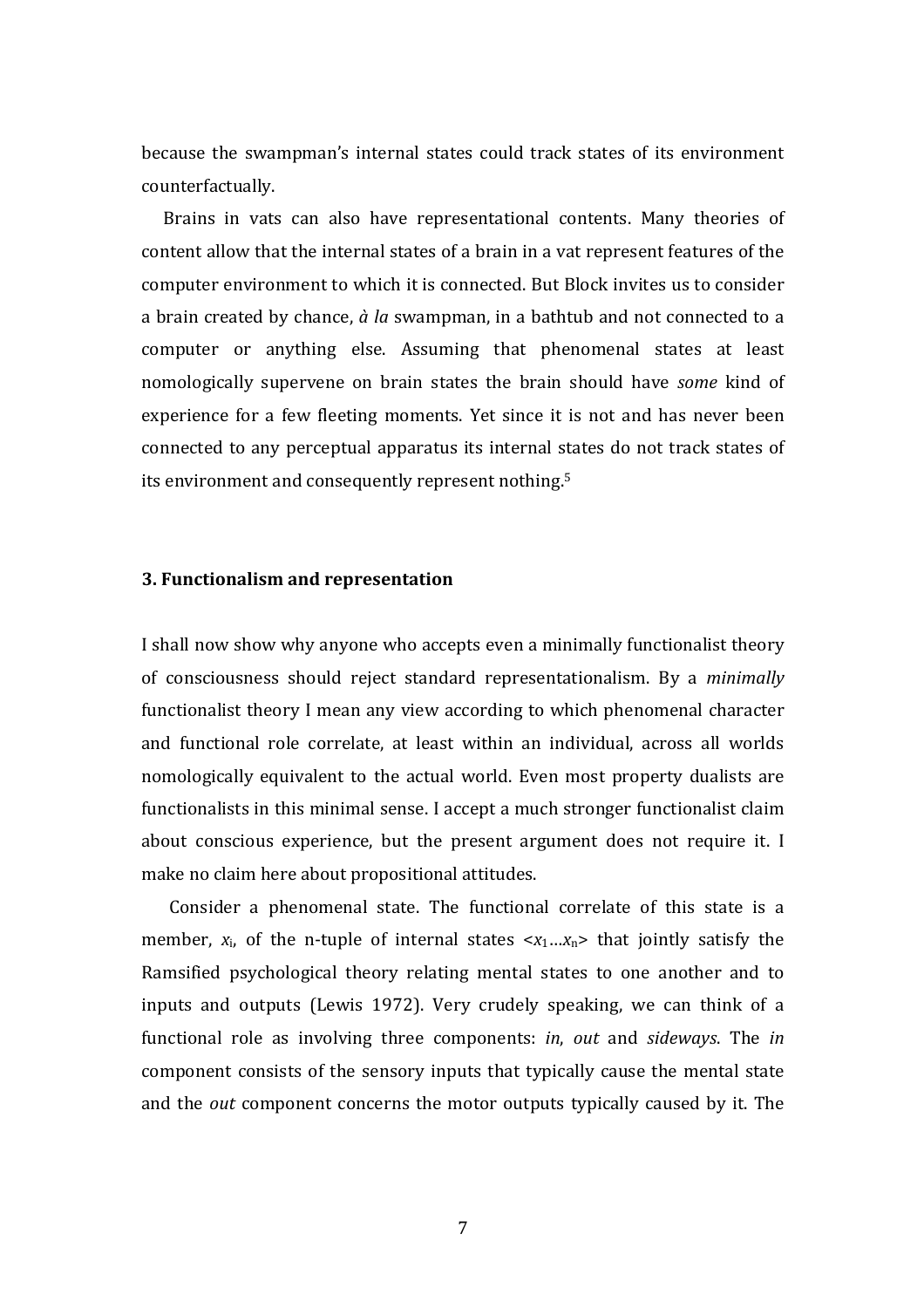*sideways* component consists of the typical causal interactions between  $x_i$  and the other members of  $\langle x_1...x_n \rangle$ .

This is an oversimplification because the three components are not independent of one another; in particular the motor outputs to which an internal state contributes typically result from interaction between several internal states. Nonetheless, some internal states can be thought of as standing at the end of an afferent pathway from a perceptual organ. In such cases the typical cause of the state can be specified without reference to the interaction between the state and other internal states. It is not plausible that our brains are so radically Quinean as to make the causation of each internal state by external influences depend on interactions with every other part of the system.<sup>6</sup> The behavioural effects of  $x_i$  must normally coordinate with sensory inputs, but the manner in which this is achieved need not be specified when describing the afferent pathway leading to the perceptual state  $x_i$ .

Now consider the representational content of  $x_i$ . In what follows I shall assume that representation has close connections with the notion of *information* associated with Claude Shannon's (1948) work and brought to the attention of philosophers by Fred Dretske (1981). Crudely speaking, events of type A carry information about events of type B if and only if the occurrence of events of type A covaries with the occurrence of events of type B (this typically involves events") of type B *causing* events of type A, though it does not have to). So, for example, the sound of a smoke alarm carries information about, and thus represents the presence of smoke because the alarm sounds when, and only when, there is smoke in the vicinity. This may be a rather crude assumption but it will suffice for present purposes. While attempts to define representation *purely* in terms of covariance are problematic it is nonetheless common ground among many theories of representation that covariance is an important factor in determining what a state represents. Even theories that deny this, however, such as causal chain theories, are generally compatible with most of what I shall claim, though I shall not pursue this here.<sup>7</sup>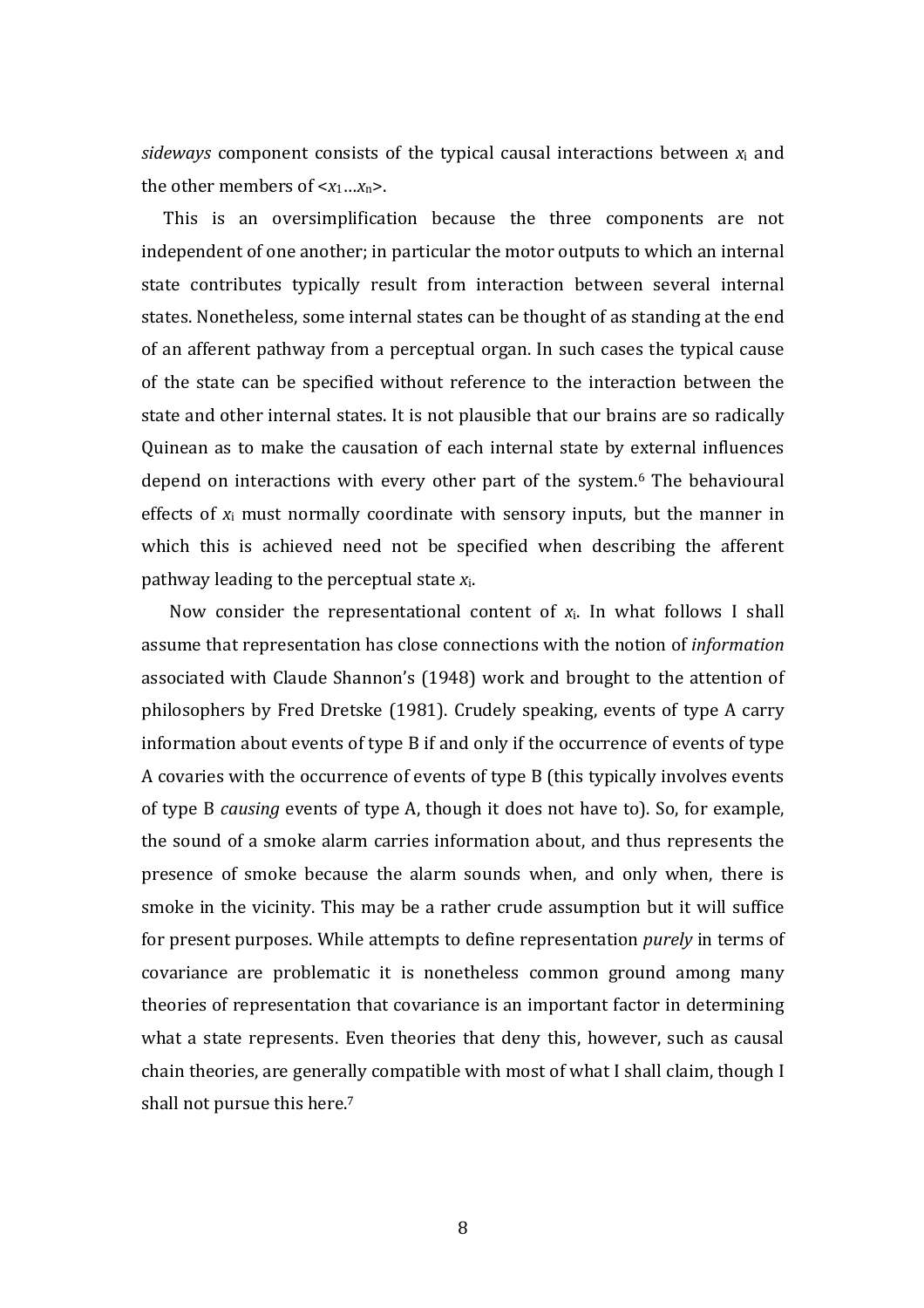I shall assume, then, that each member of  $\langle x_1...x_n \rangle$  represents whatever it covaries with. Insofar as  $x_i$  covaries with external states of affairs it is the *in* component of  $x_i$ 's causal role that determines this. If  $x_i$  is typically caused by input  $I_i$  then  $x_i$  represents the state of affairs associated with  $I_i$ , at least provided that the subject's behavioural outputs match up adequately with perceptions. So, for example, if  $x_i$  is typically caused by the presence of a ripe tomato in front of the subject in normal lighting conditions then this state of affairs is the Russellian content of  $x_i$ , at least provided that the subject's resulting actions are directed, where appropriate, toward that state of affairs. But this fixes only part of the functional role of  $x_i$ . The *sideways* component of the functional role, and part of the *out* component, could vary independently of the *in* component. A great deal is left open regarding the interactions of  $x_i$  with other internal states. Two individuals could thus have internal states that differed in functional role yet represented the same states of affairs. Presumably phenomenal character does not correlate with just the *in* component of functional role; consequently phenomenal character can vary independently of Russellian representational content. Hence standard representationalism is false, given minimal functionalist assumptions.

Block's Inverted Earth illustrates much the same point. Cross-wiring in the optic nerve could make it the case that the Earthling and Inverted Earthling each represented the colour red but the internal representational states differed in sideways functional role in such a way that where one subject experienced phenomenal red the other experienced phenomenal green, and vice versa.

## **4. Stalnaker's two-dimensional framework**

I must now digress in order to explain some relevant features of Robert Stalnaker's (1978, 2001, 2004) two-dimensional modal semantics. In this section I outline some important features of Stalnaker's theory as applied to linguistic utterances and beliefs. Then in the next section I shall apply the same apparatus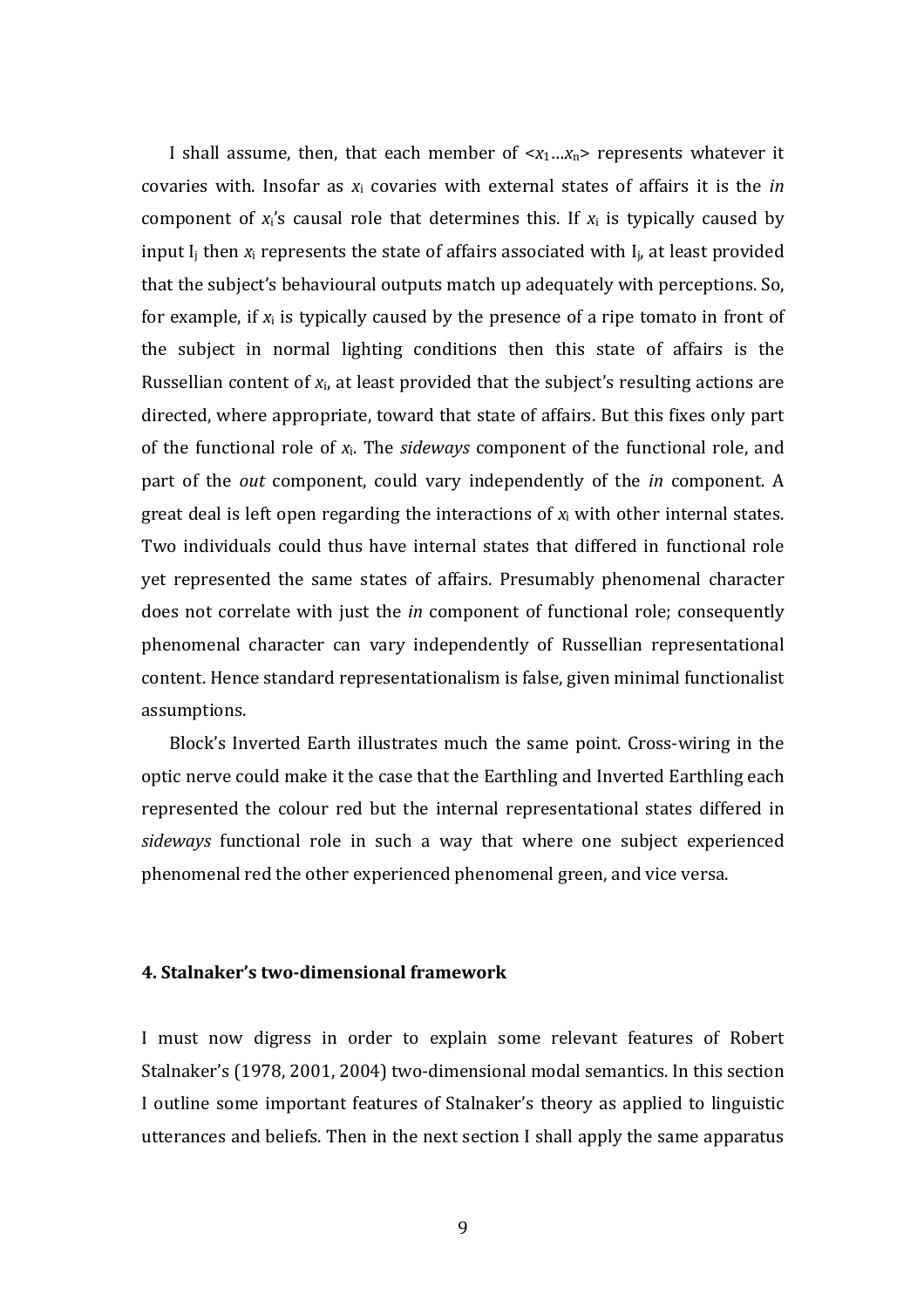to conscious experience. The resulting theory is what I call diagonal representationalism.

Let  $W_1$  be the actual world, in which Le Corbusier was an architect. Let  $W_2$  be a world in which words mean what they do in the actual world but Le Corbusier became a comedian in a double act with Stan Laurel. Let  $W_3$  be just like the actual world except that in  $W_3$  'Le Corbusier' names Stan Laurel and 'architect' means comedian. For simplicity, let those be all the worlds. The *horizontal proposition* expressed by an utterance is the set of worlds in which the utterance would be true *given* the meaning it has in the world in which it is uttered. This can be thought of as *what is said* by the utterance. So, for example, when 'Le Corbusier was an architect' is uttered in  $W_1$  it is true. When uttered in  $W_1$  but evaluated relative to  $W_2$  it is false. When uttered in  $W_1$  but evaluated relative to  $W_3$  it is true because in  $W_3$  the very same person, Le Corbusier (or a modal counterpart if you prefer), was an architect despite not being named 'Le Corbusier'. The horizontal proposition expressed by the utterance in  $W_1$  is therefore  $\{W_1, W_3\}$ , as represented by the two 'T' (true) symbols in the first horizontal line of table 1. When the utterance occurs in  $W_2$  the same horizontal proposition is expressed but the utterance is false relative to its own world. When the utterance occurs in  $W_3$ , however, it expresses the same horizontal proposition that would be expressed by an utterance of 'Stan Laurel was a comedian' in W<sub>1</sub>. In our example this is the necessary proposition  $\{W_1, W_2, W_3\}$ , though the necessity comes about because we have considered only three worlds.

#### World of evaluation

|           |       | $W_1$ | $W_2$ | W <sub>3</sub> |
|-----------|-------|-------|-------|----------------|
| World of  | $W_1$ | T     | F     | т              |
| utterance | $W_2$ | T     | F     | т              |
|           | W3    | Т     | T     |                |

Table 1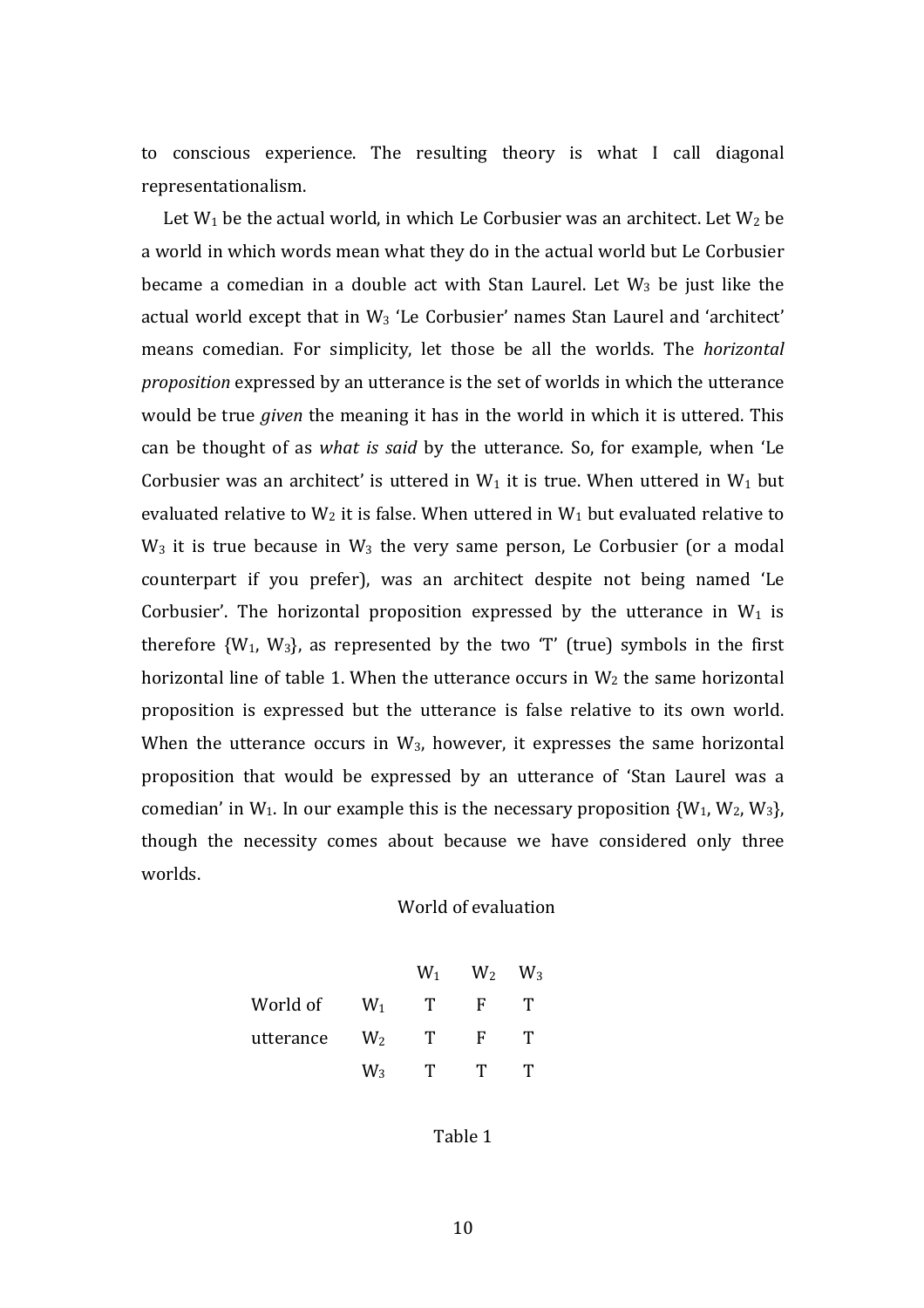One of Stalnaker's key insights was to recognise the importance of the *diagonal proposition*. This is the set of worlds we get if we look down the diagonal of the matrix from top-left to bottom-right and include all the worlds against which there is a 'T'. The diagonal proposition for our example is therefore  $\{W_1, W_3\}$ . This is the set of ways that the world could turn out to be, given only the assumption that the utterance in that world is true. Given a larger set of worlds this would normally differ from any of the horizontal propositions associated with the utterance. Suppose that you hear an utterance of 'Le Corbusier was an architect' but do not know who Le Corbusier was or what an architect is. There are many ways the world might be, for all you know. But if you know that the utterance is true then you narrow down the possibilities. You cannot be in a world in which 'Le Corbusier' refers to Le Corbusier, 'architect' means comedian but Le Corbusier was not a comedian, for example. Since we are not omniscient the diagonal proposition captures a psychologically important component of the content of our utterances or beliefs. I shall suggest below that it also determines the phenomenal character of conscious experiences.

Now consider utterances of 'Le Corbusier was an architect' and 'Charles-Edouard Jeanneret was an architect'. In actuality 'Charles-Edouard Jeanneret' was Le Corbusier's real name. What is said by both utterances is thus the same; they express the same horizontal proposition. But because there are worlds in which the two names refer to different people the corresponding diagonal propositions differ. The set of ways the world might be if 'Le Corbusier was an architect' is true differs from the set of ways the world might be if 'Charles-Edouard Jeanneret was an architect' is true. This explains why the two utterances can differ in cognitive significance. The difference between ascribing architect-hood to someone *qua* Le Corbusier and ascribing it to them *qua* Charles-Edouard Jeanneret makes no difference to the horizontal proposition but it does constitute a difference in the way in which one narrows down one's overall epistemic possibilities.

Although we sometimes consciously entertain metalinguistic thoughts the explanation of differences of cognitive significance just given does not require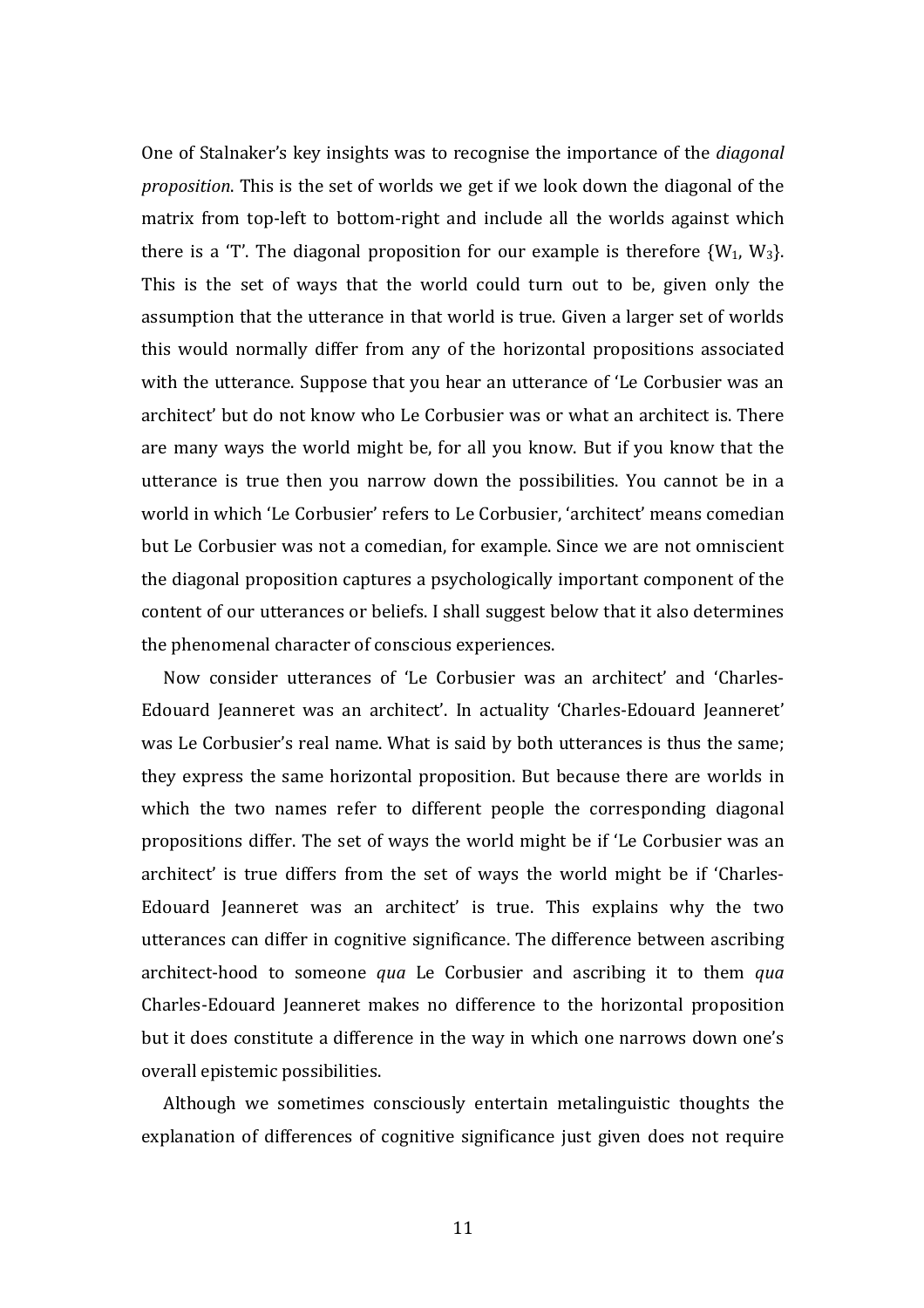that we always do. Consider token beliefs, to which the same account applies. If one believes 'Le Corbusier was an architect' the corresponding diagonal proposition is that one's belief is true. One's tacit acceptance of the diagonal proposition (or rejection, if one disbelieves the horizontal proposition) is evidenced by one's actions being appropriate to its truth, but no conscious higher-order belief is required for this.

Another key feature of Stalnaker's framework is that in individuating an utterance across worlds no restriction need be placed on the way in which the truth value of the utterance, or the references of the terms that comprise it, are determined within a given world. Suppose, for example, that in some worlds the extension of 'architect' is designers of buildings whereas in other worlds its" extension is humorous entertainers. Stalnaker's account allows that utterances of 'architect' in all these worlds can count as utterances of the same term. Only the word itself is held constant. This 'metasemantic' account, as Stalnaker describes it, differs from the 'semantic' accounts of other two-dimensionalists including Chalmers.<sup>8</sup>

Although Stalnaker says relatively little about empty terms his theory provides some useful apparatus for dealing with them.<sup>9</sup> This will be important when we come to consider Block's bathtub-brain. Let us use the symbol '-' to mean 'no truth value'. Consider another set of worlds  $W_1$ ,  $W_2$ , and  $W_3$ , in which the same utterance occurs. Suppose that in  $W_1$  a component of the utterance lacks a reference. When the utterance occurs in  $W_1$  the horizontal proposition expressed is the empty set. The set of worlds in which the utterance's negation is true is also the empty set; this distinguishes the utterance from one that expresses a necessary falsehood. The matrix of truth values is shown in table 2.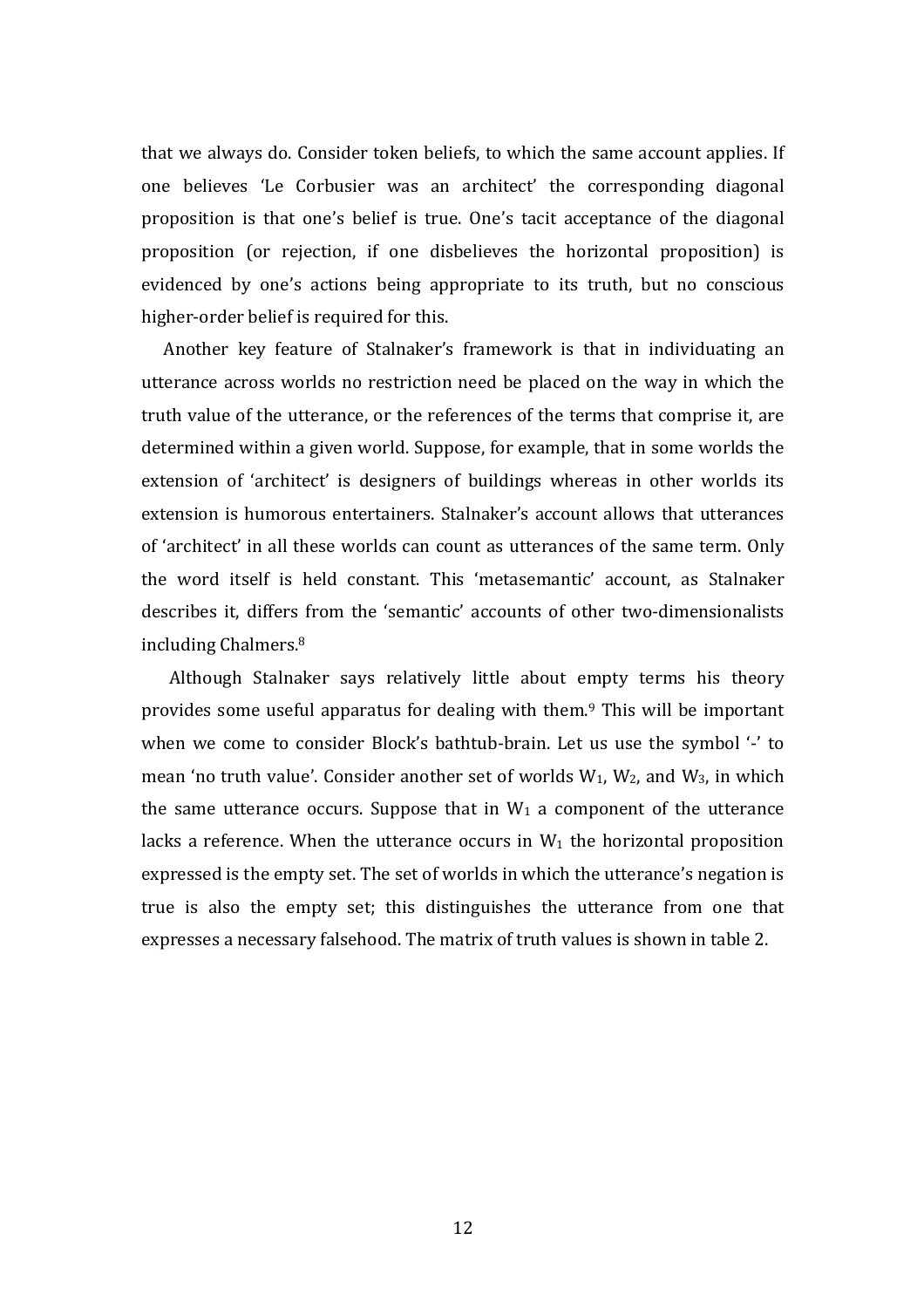# World of evaluation

|           |                | $W_1$ | $W_2$ | $W_3$ |
|-----------|----------------|-------|-------|-------|
| World of  | $W_1$          |       |       |       |
| utterance | W <sub>2</sub> | T     | Т     | F     |
|           | $W_3$          | F     | Т     | F     |

| O<br>o |  |
|--------|--|
|--------|--|

Although the utterance in  $W_1$  expresses no horizontal content there is, however, a non-empty diagonal proposition provided that the utterance *could* have been true (its terms could have referred). This is again illustrated in table 2; the diagonal proposition is  ${W_2}$ . When, in  $W_1$ , a subject acts on the belief state expressible by the utterance the subject acts, albeit mistakenly, in a way that would be appropriate in any of the worlds in the diagonal proposition.

There are, however, some subtleties to be noted, especially when the twodimensional framework is applied to thoughts or, as I intend, conscious experiences. It may appear that the diagonal proposition is a kind of narrow content, available regardless of the layout of the external world, in contrast to the externalistically individuated horizontal proposition. Narrow content is sometimes defined as content determined purely by what is 'in the head'. This way of defining it can, however, be misleading. I shall claim below that certain diagonal propositions are about neural states and are thus determined purely by what is in the head. But all externalist theories accept that contents *concerning* the subject's own neural states are fixed by what is in the subject's head. This is quite unlike the kind of narrow content to which externalists normally object, wherein the narrow content of a thought that putatively concerns an *external* state of affairs is determined by what is inside the subject's head, perhaps only by the vehicle itself. Unlike the diagonal proposition, narrow content of this latter kind is not a set of possible worlds; it is not really content at all.<sup>10</sup>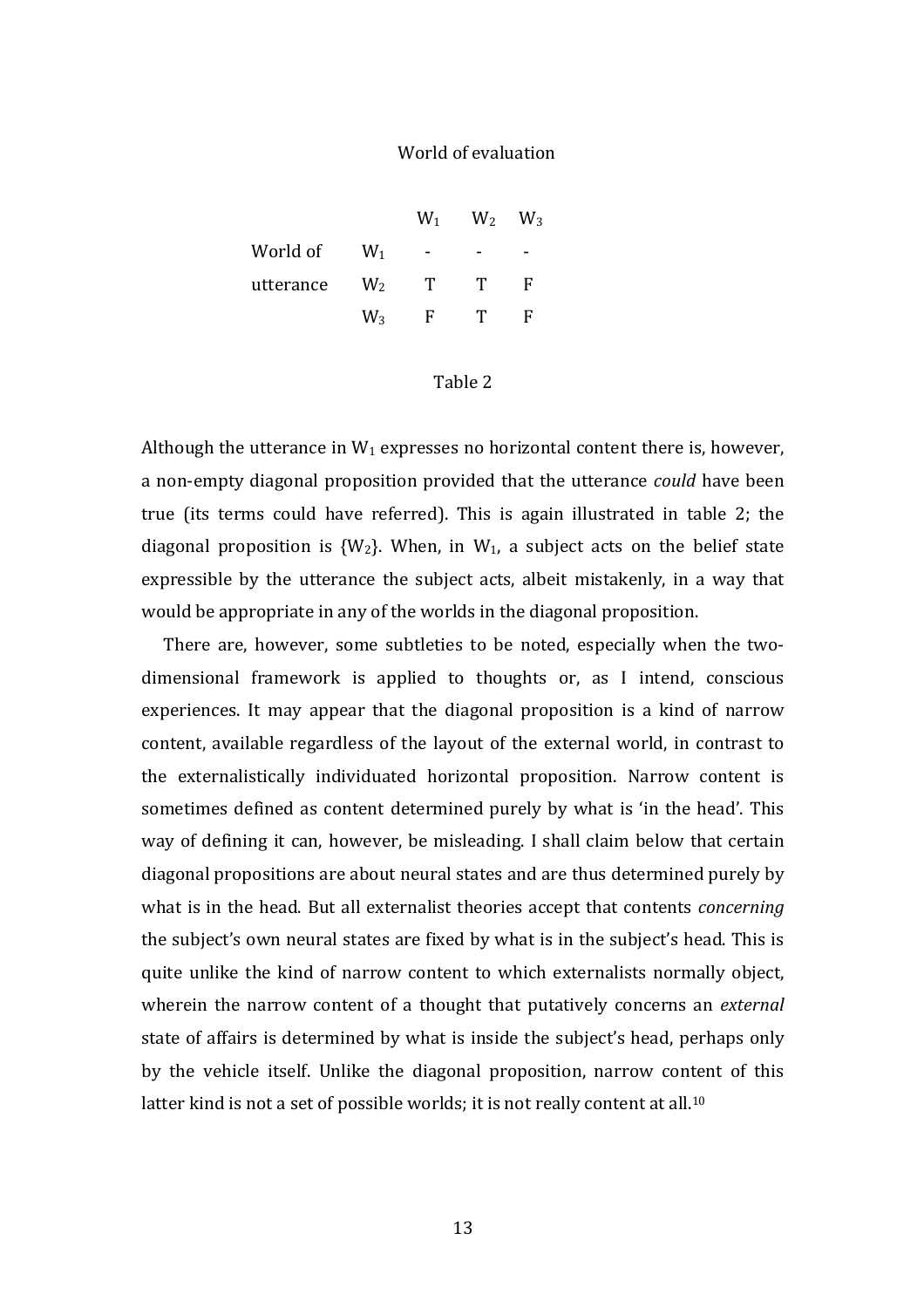Nonetheless, certain radically externalist philosophers reject the assumption that content that is available regardless of the existence or non-existence of external objects could be adequate for psychological explanation. Some hold that psychological explanation makes reference to object-dependent *de re* senses that comprise object-dependent Fregean thoughts (Evans 1981, 1982, McDowell, 1977, 1984). Similarly some also hold a disjunctive theory of perception that rejects what McDowell calls the 'highest common factor' conception of thought or experience, according to which the mental or perceptual state of a hallucinating subject is the same as that of a veridically perceiving subject in a subjectively indistinguishable state (Hinton 1973, Snowdon 1980, McDowell 1982). It might appear that the diagonal proposition for a mental state is just such a highest common factor.

The two-dimensional framework outlined above is, however, general and flexible enough to accommodate a variety of theories that individuate content in different ways for different purposes. It was assumed above, following Stalnaker, that we can talk about the *same* utterance (or its counterparts if you prefer) existing in different worlds regardless of the reference of its terms. But this assumption need not be made; nothing in the two-dimensional framework requires it. Suppose, for example, one followed David Kaplan (1990) in holding that words should be individuated as spatiotemporal continuants rather than by written or spoken form. Words with different references (or even the same reference but a different causal history) would count as different words even if they were written or pronounced in exactly the same way. Consequently one might hold that a given utterance would not have existed if any of its terms differed from their actual reference. The same move could be made regarding thoughts.

Where there is no utterance the question of truth or falsity does not arise. Consequently no horizontal proposition is expressed. Suppose that in  $W_1$  'Le" Corbusier' refers to Le Corbusier, in  $W_2$  it refers to Stan Laurel and in  $W_3$  it refers to no one. Then if words were object-dependent there would be different words in each of the worlds (or perhaps no word in  $W_3$ , depending on the details of the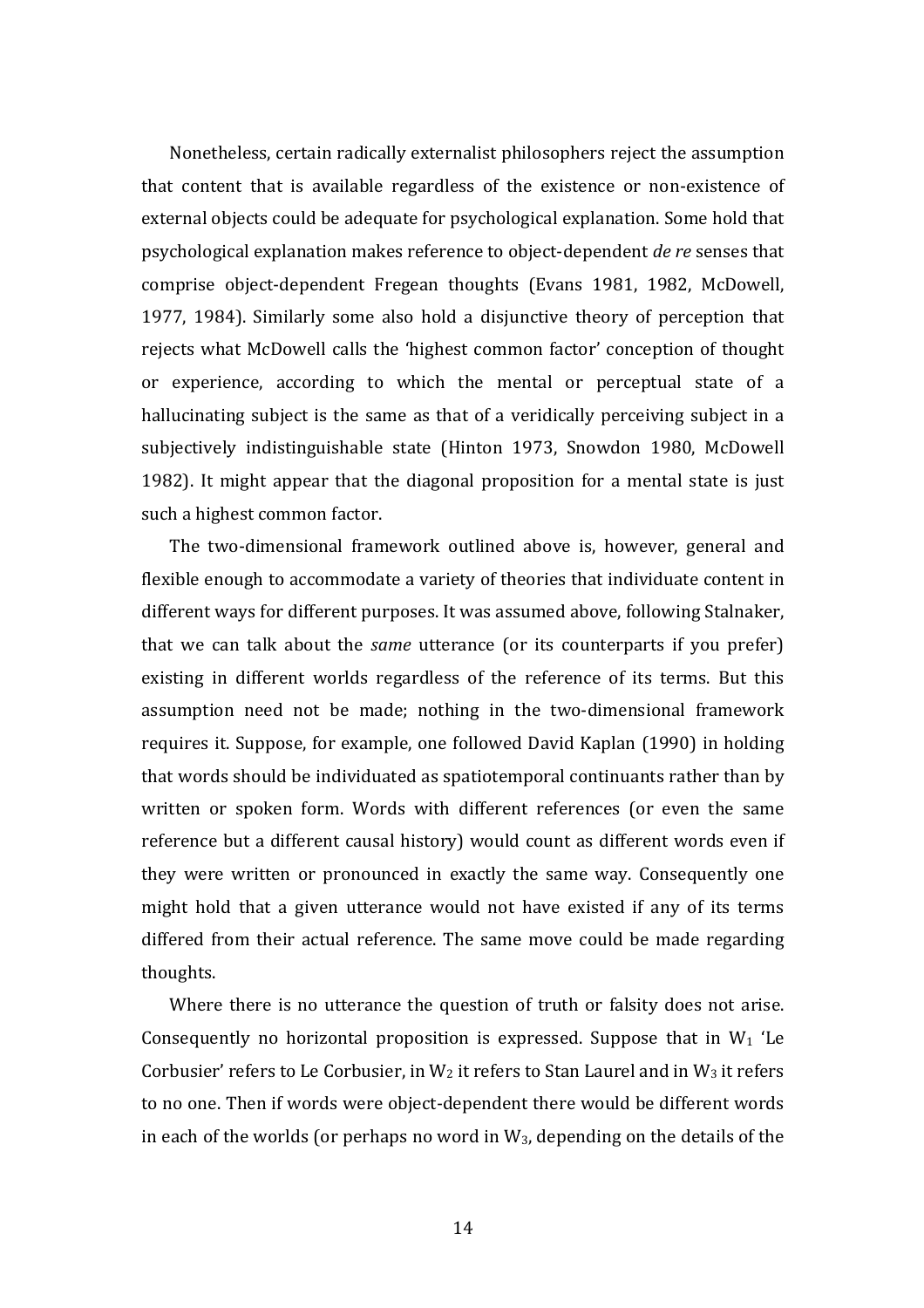account). In that case each utterance of the form 'Le Corbusier was an architect' would have its own two-dimensional matrix as shown in table 3 (the truth values have been changed from the examples above).

| $W_1$ $W_2$ $W_3$  |  |             | $W_1$ $W_2$ $W_3$  |  |                    | $W_1$ $W_2$ $W_3$ |  |
|--------------------|--|-------------|--------------------|--|--------------------|-------------------|--|
| $W_1$ T F T        |  | $W_1$ - - - |                    |  | $W_1$ T F T        |                   |  |
| $W_2$ - - -        |  | $W_2$ T T F |                    |  | $W_2$ T T F        |                   |  |
| $W_3$ - - -        |  | $W_3$ - - - |                    |  | $W_3$ - - -        |                   |  |
| Utterance in $W_1$ |  |             | Utterance in $W_2$ |  | Utterance in $W_3$ |                   |  |

#### Table 3

Thus when 'Le Corbusier was an architect' is uttered in  $W_1$  it expresses the horizontal proposition  ${W_1, W_3}$  and the diagonal proposition  ${W_1}$ . Similarly when a formally but not numerically identical utterance occurs in  $W_2$  it expresses the horizontal proposition  ${W_1, W_2}$  and the diagonal proposition  ${W_2}$ . A little more explanation is needed for W<sub>3</sub>. The kind of theory now under consideration rejects the idea that there is a highest common factor of content between empty and referring cases. To accommodate such a theory it is therefore desirable that the diagonal proposition in empty cases should differ from those in veridical cases. If it is assumed that there is no utterance in  $W_3$ , merely a placeholder for an utterance, then one might think that the whole matrix should be blank because one cannot talk of the same utterance occurring in other possible worlds. There would be no content of any kind in  $W_3$  and hence no possibility of explaining psychological similarities between empty and nonempty cases in terms of content.

Different diagonal propositions may, however, be individuated for the purposes of different kinds of explanation by considering different entities as bearers of content. Consider the inscription or sound under consideration in  $W_3$ . It is not an utterance, given our current (temporary) supposition of an object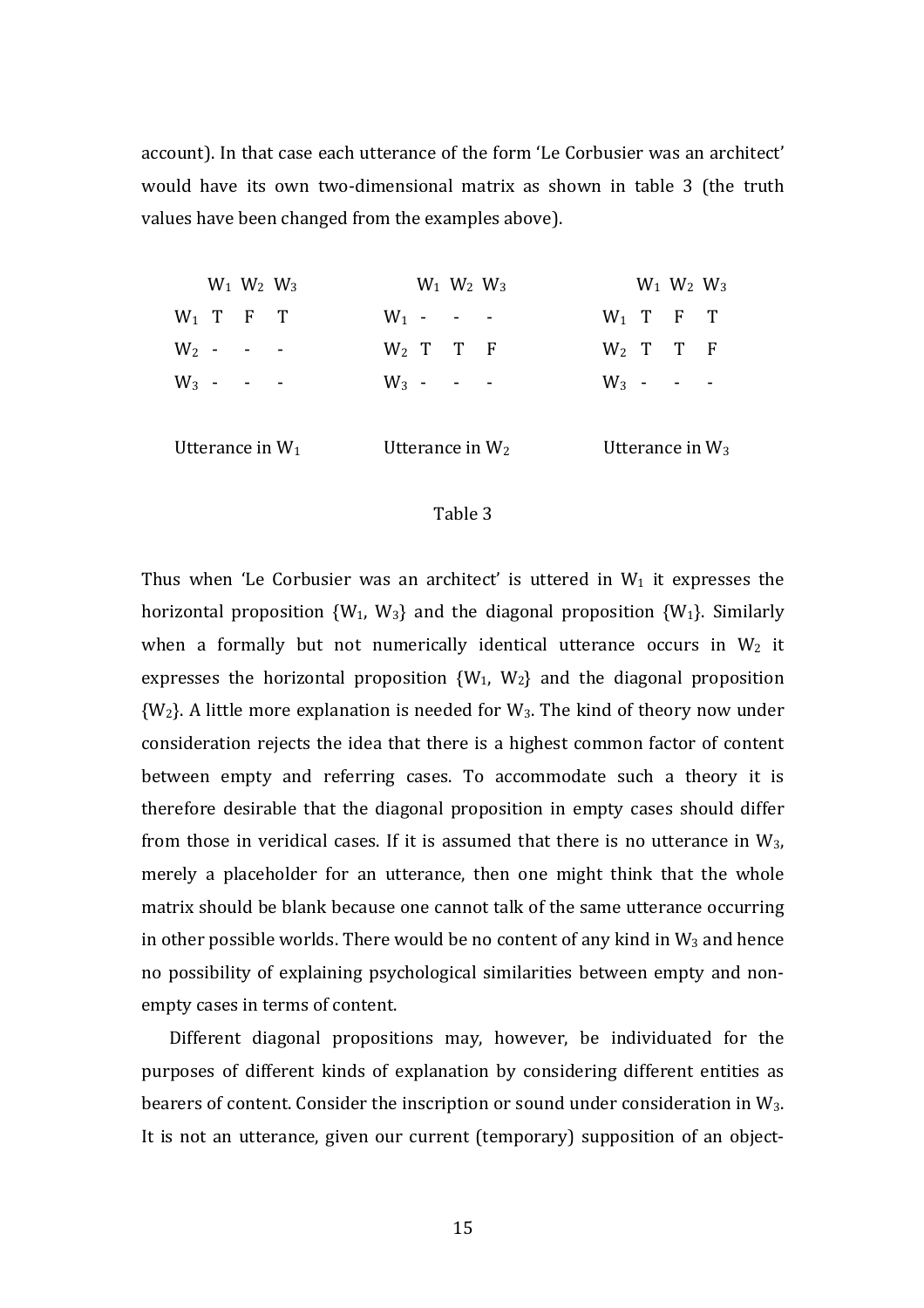dependence theory of utterances; but it is a *putative* utterance. If matters external to it had been different it would have been an utterance. Hence it still makes sense to talk about the horizontal proposition that it would have expressed, had it occurred in  $W_1$  or  $W_2$ . Consequently it has an associated diagonal proposition:  $\{W_1, W_2\}$  in the example given in table 3. This is the proposition that the inscription or sound expresses a truth. Since the same inscription or sound occurs in  $W_1$  and  $W_2$  the same diagonal proposition is" associated with the utterances in those worlds, as well as the different diagonal proposition that the *utterance* is true. So for  $W_1$  and  $W_2$  there is a choice of different diagonal propositions suitable for different theoretical purposes. Someone with theoretical reasons for individuating utterances, Fregean thoughts or other such entities in an object-dependent fashion may have reason to pay attention to the corresponding diagonal propositions. But such differences are not apparent to the subject; there is no subjectively discriminable difference between referring and empty utterances or thoughts, or veridical and hallucinatory perceptions in the cases that are of interest. When we wish to capture the subjective states that these subjects have in common we can individuate diagonal propositions in such a way that the same utterance can occur whatever the references of its terms. I shall follow the corresponding strategy for conscious experiences. $11$ 

# **5. Diagonal Representationalism**

It is now straightforward to apply the two-dimensional framework to conscious experiences. Utterances are true, false or neither. Similarly experiences are veridical, false or neither (I avoid the word 'illusory' because its normal use incorporates both false and empty cases). For any given experience there is a set of worlds that fit the experience. This is the *horizontal content* of the experience. But each experience also has a *diagonal content* equivalent to the proposition that the experience is veridical.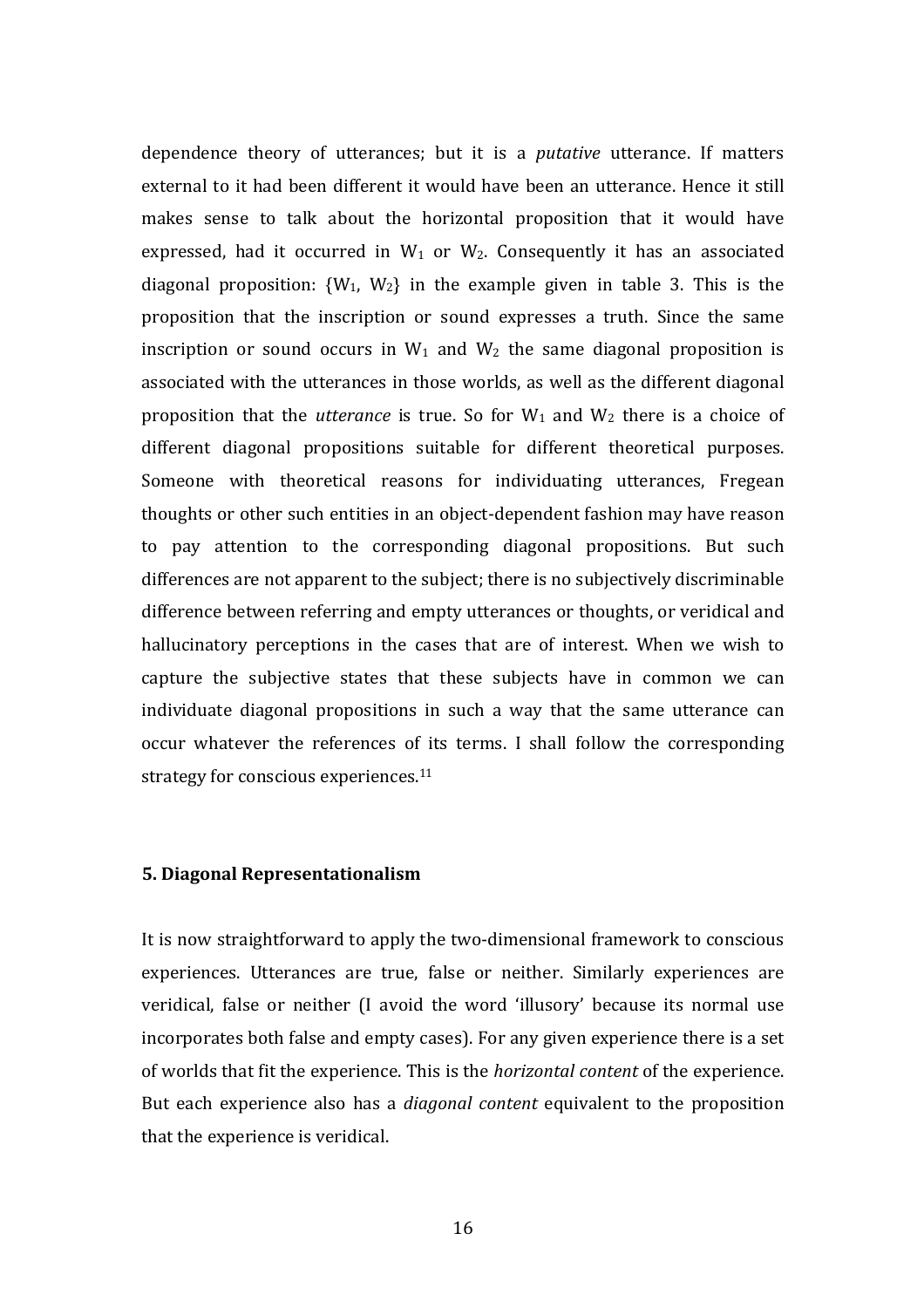The diagonal proposition captures the cognitive significance of an utterance. Similarly the diagonal content of an experience captures its phenomenal character. Consider again an Earthling and an Inverted Earthling both observing the same red object but differing in the phenomenal character of their experiences. Their experiences share the same horizontal content because they represent the same external state of affairs but they differ in their diagonal contents because they are different phenomenal types.

Conversely, consider the Earthling and the Inverted Earthling each in their respective home environments observing a ripe tomato. Ripe tomatoes are red on Earth but green on Inverted Earth yet the two subjects have experiences with identical phenomenal character. The horizontal contents of the two experiences differ; one experience represents a red object while the other represents a green object. Should we say that the sameness of phenomenal character of the two experiences reflects sameness of diagonal content? A positive answer would be required for versions of representationalism that entail a one to one correlation between representational content and phenomenal character, but a negative answer could still be consistent with supervenient representationalism. Strictly speaking the experiences of the two subjects do *not* share the same diagonal content as this has been described so far. This is because the experiences are numerically distinct tokens. One could have been veridical while the other was false, had the world been different. Hence only supervenient representationalism can be defended, as things stand. Relative to an individual subject, however, a stronger claim could be defended: for a given subject, diagonal contents and phenomenal characters match one to one. This would make a reductionist theory possible provided the reduction was restricted to an individual subject.

It may nevertheless seem unsatisfactory to have no account of what different subjects' phenomenally identical experiences have in common in terms of representational contents. Fortunately there is a way to give such an account. Consider by analogy two utterances of 'Godzilla is nearby'. Because both utterances contain the indexical term 'nearby' there is no guarantee that they

17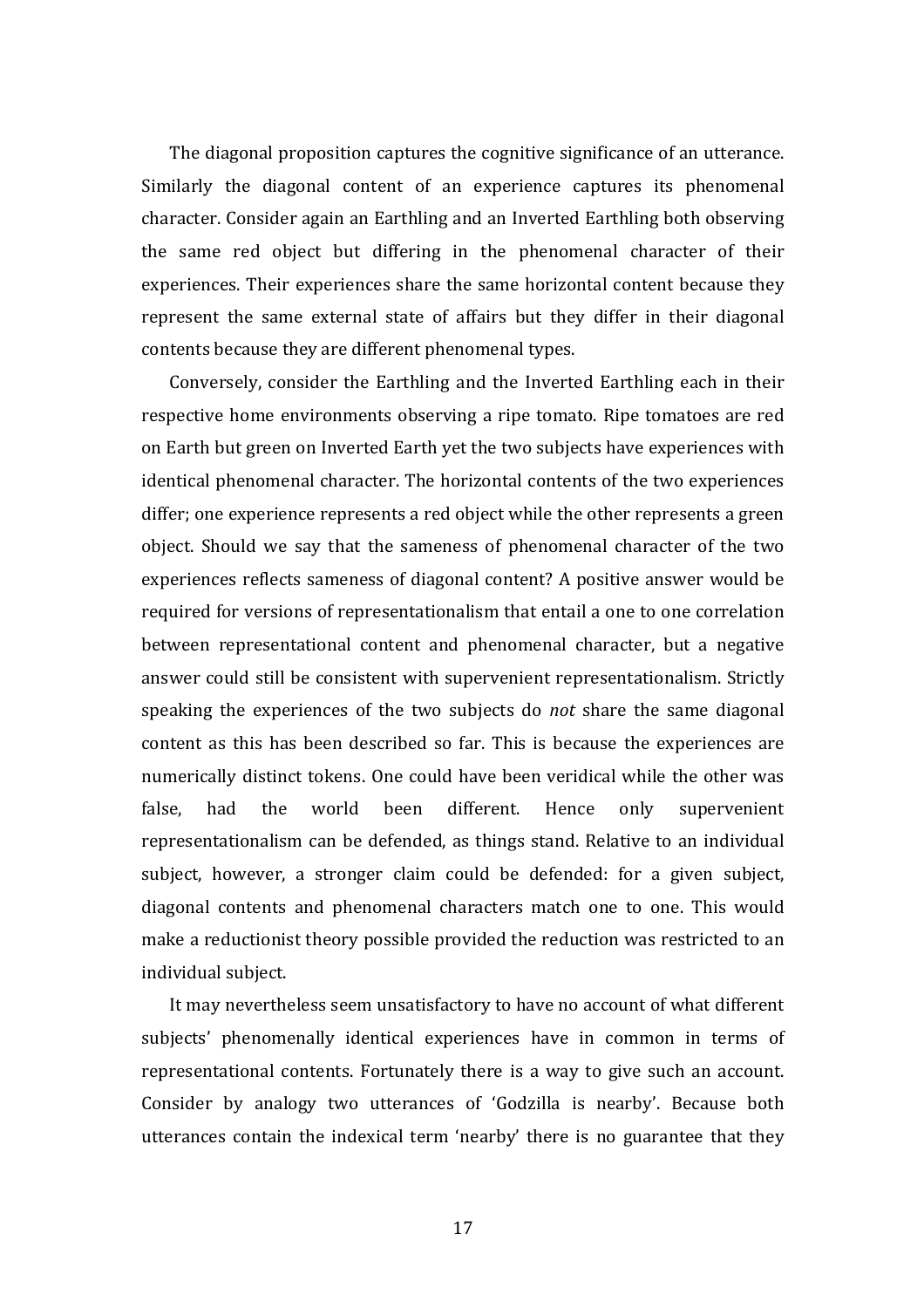share the same truth-value. Consequently their diagonal propositions differ. Now, conscious experiences are analogous to indexical utterances because they are had by a person at a place at a time. We can however, capture what separate utterances of the same indexical sentence have in common in terms of Quine's notion of *centred worlds*.<sup>12</sup> A centred world consists of a world and a marked space-time point (the 'centre') at which the subject is located. Whereas the truth value of a non-indexical utterance depends only on the world in which it is uttered, the truth value of an indexical utterance depends upon the centred world in which it is uttered. We can define *centred horizontal propositions* and *centred\* diagonal\* propositions* in" terms" of" centred" worlds"in" a" way" that" exactly" corresponds to the definitions of ordinary horizontal and diagonal propositions in terms of worlds. Two utterances of 'Godzilla is nearby' thus share the same centred" diagonal" proposition" but" express" different" centred" horizontal" propositions because they occur in different centred worlds (i.e. at different spatiotemporal locations). A corresponding account can be applied to conscious experiences, vielding the conclusion that what the Earthling and Inverted-Earthling's experiences have in common is that they share the same centred diagonal content even though they differ in horizontal centred content because they occur in different centred worlds. Every experience with the same phenomenal character therefore shares the same centred diagonal content no" matter which world or subject it belongs to.

Diagonal representationalism accommodates Block's bathtub-brain by analogy with utterances containing empty terms. Although the experiences of the bathtub-brain have no horizontal content in the actual world there are other worlds in which the experience is veridical because the brain is connected to functioning perceptual apparatus. Consequently the experiences have a diagonal content with which their phenomenal character correlates. Block does consider the possibility of ascribing a kind of counterfactual content to the bathtub-brain on the grounds that it could have been able to perceive and track objects had it had perceptual apparatus. He rejects this on the grounds that 'to say that the bathtub-brain has the capacity to track is like saying that men have the capacity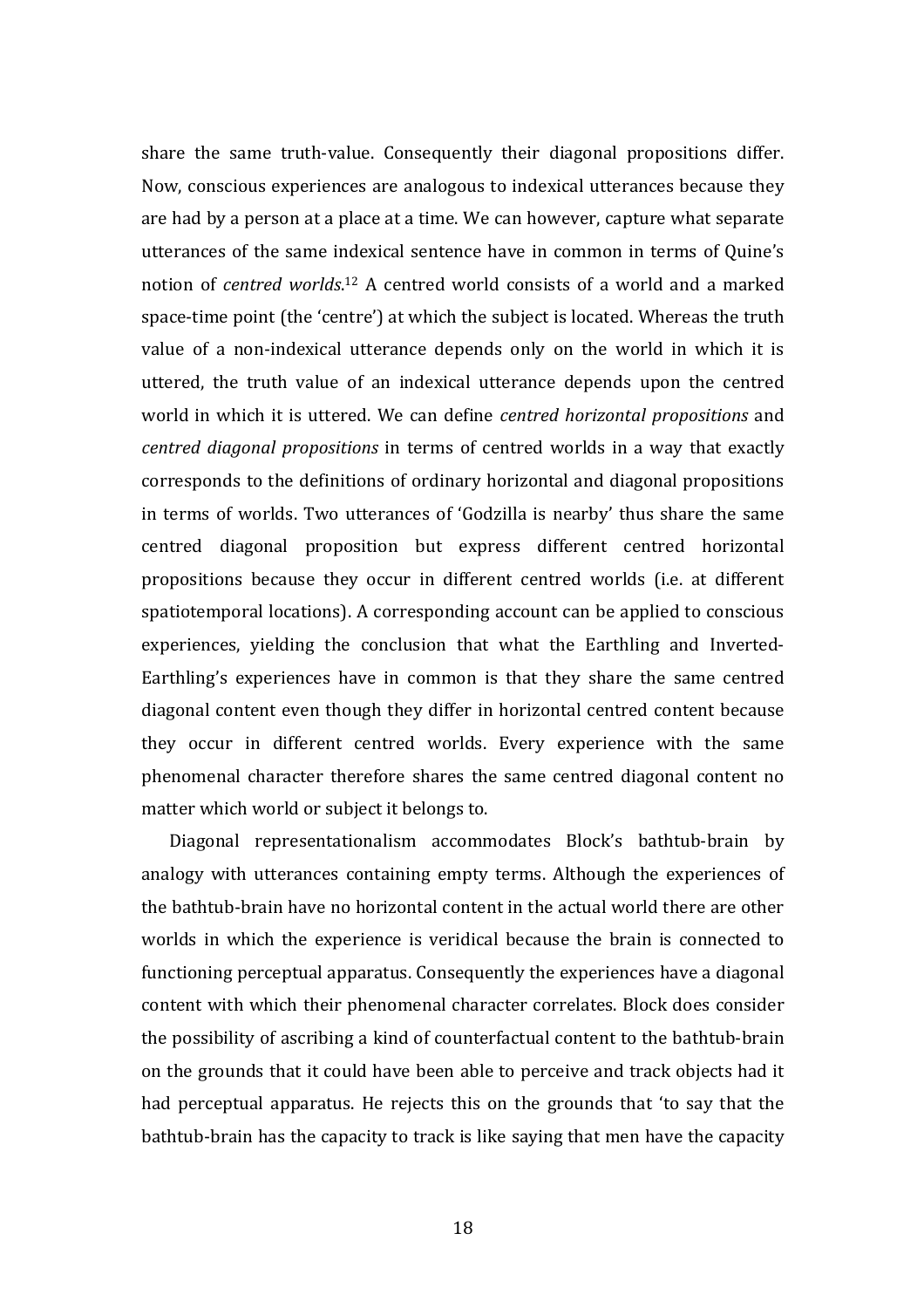to become pregnant if only they were given wombs' (1995, p. 26). It is not clear that Block has two-dimensional semantics in mind in this passage, but in any case his objection could not defeat diagonal representationalism. It is not necessary for the bathtub-brain to have a *capacity* to perceive. Suppose the bathtub-brain were scanned so that its internal processes could be observed. If one could sufficiently interpret its attempts at producing a behavioural output one might have reason to say that it was behaving as though its internal states were veridical. This does not require us to say that it has a *capacity* to perceive any more than we are required to say that a man who acts as if pregnant has a capacity to become pregnant.

# **6.# Diagonal# representationalism# and# higher?order# representational# theories**

Higher-order representational (HOR) theories say that a mental state is conscious only when accompanied by, or disposed to be accompanied by a higher-order state that represents its occurrence. The higher-order state is not itself conscious unless accompanied by a further higher-order state that represents its occurrence, and so on. These theories sub-divide into higher-order thought (HOT) theories and inner-sense theories.<sup>13</sup> HOT theories, according to which the higher-order state is the belief that one is in the first-order mental state, further sub-divide into non-dispositionalist and dispositionalist HOT theories. The former, whose chief advocate is David Rosenthal (1986, 1997, 2002), claim that a higher-order belief must be present in order for a state to be conscious. The latter, whose advocates include Daniel Dennett (1978, 1991) and Peter Carruthers (1996, 2000), make only the weaker claim that for a state to be conscious it must be *available* to higher-order thought. Inner-sense theories, whose advocates include David Armstrong (1968, 1984) and William Lycan  $(1996)$ , take the higher-order state to be a kind of inner-perceptual or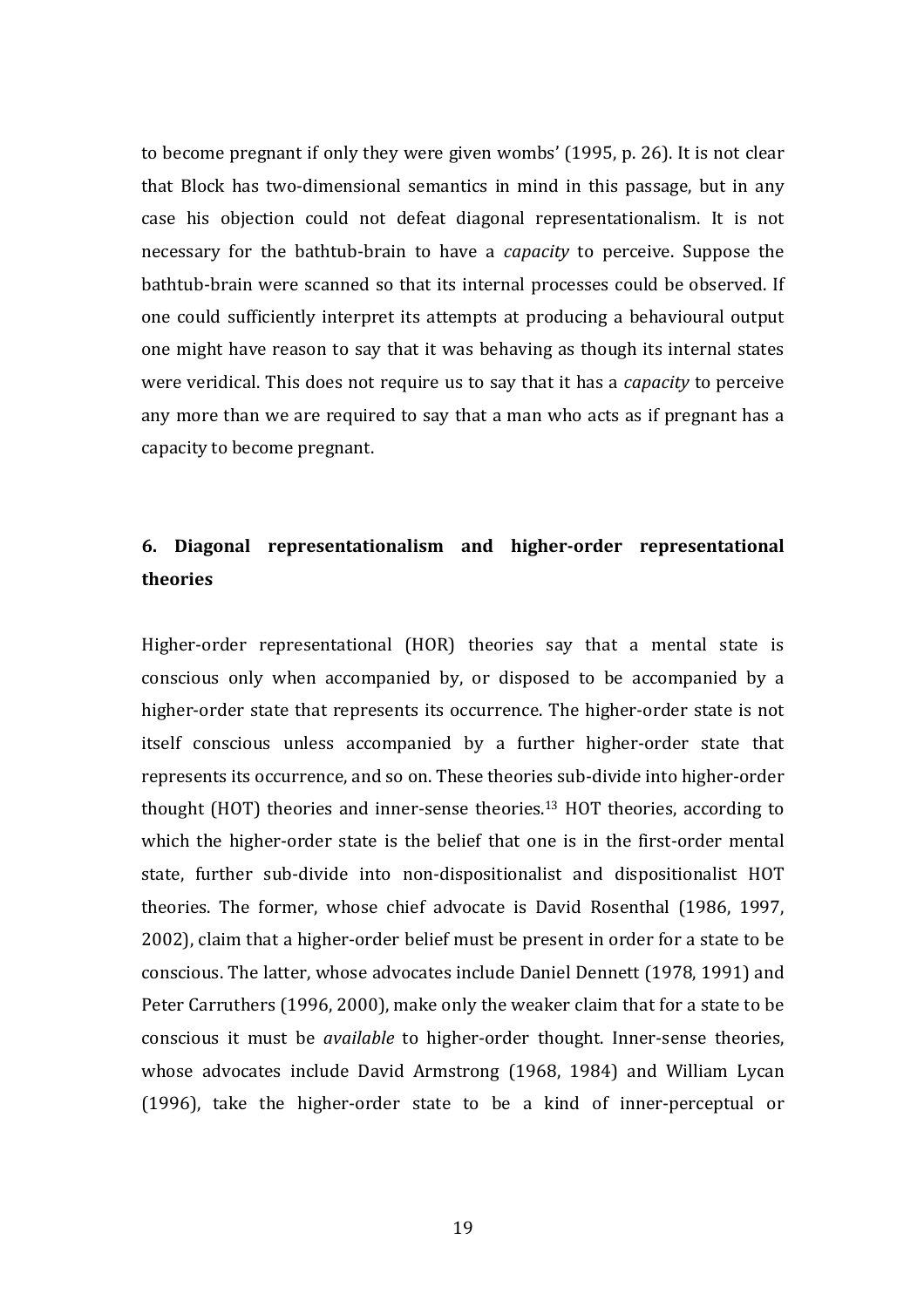introspective state produced by an inner-monitoring mechanism, rather than a belief.

Diagonal representationalism can be thought of as a kind of HOR theory. The diagonal content associated with an experience is the proposition that the experience is veridical. This higher-order content entails the higher-order proposition that the experience occurs. Higher-order content is thus essential to conscious experiences in at least the sense that phenomenal character correlates with a certain higher-order content. I shall argue, moreover, that in order for an experience to be conscious its diagonal content must be *represented*, and that the vehicle for this representation consists in the set of brain states normally caused by the experience. This in turn makes diagonal representationalism a version of functionalism as well as a HOR theory.

Standard examples such as 'pain is/is realised by a firing of C-fibres' could easily give the impression that whenever the relevant internal state obtains the subject is *ipso facto* in the corresponding conscious state. This is misleading. There would be no conscious experience if an internal state occurred without causing effects on the rest of the brain. Consider a sharp pain. Could it be felt yet produce no other internal events whatsoever? I assume not. A neuronal event is conscious only by virtue of the effects it produces in the rest of the brain. A functionalist account (of the stronger variety) allows for this, however, by defining the internal states  $\langle x_1...x_n\rangle$  in terms of an overall causal role that includes interaction with other internal states.

This provides a clue to the way in which diagonal content is represented in the brain. It was mentioned above that notwithstanding a degree of oversimplification it can be useful to think of the causal role of a mental state as resolvable into *in*, *out* and *sideways* components. As suggested above, we can think of horizontal content as determined by the *in* component alone. But, I shall argue, it is the *sideways* component of the causal role that determines diagonal content. This fits well with functionalism, for it is the sideways component of causal role that should predominantly determine phenomenal character.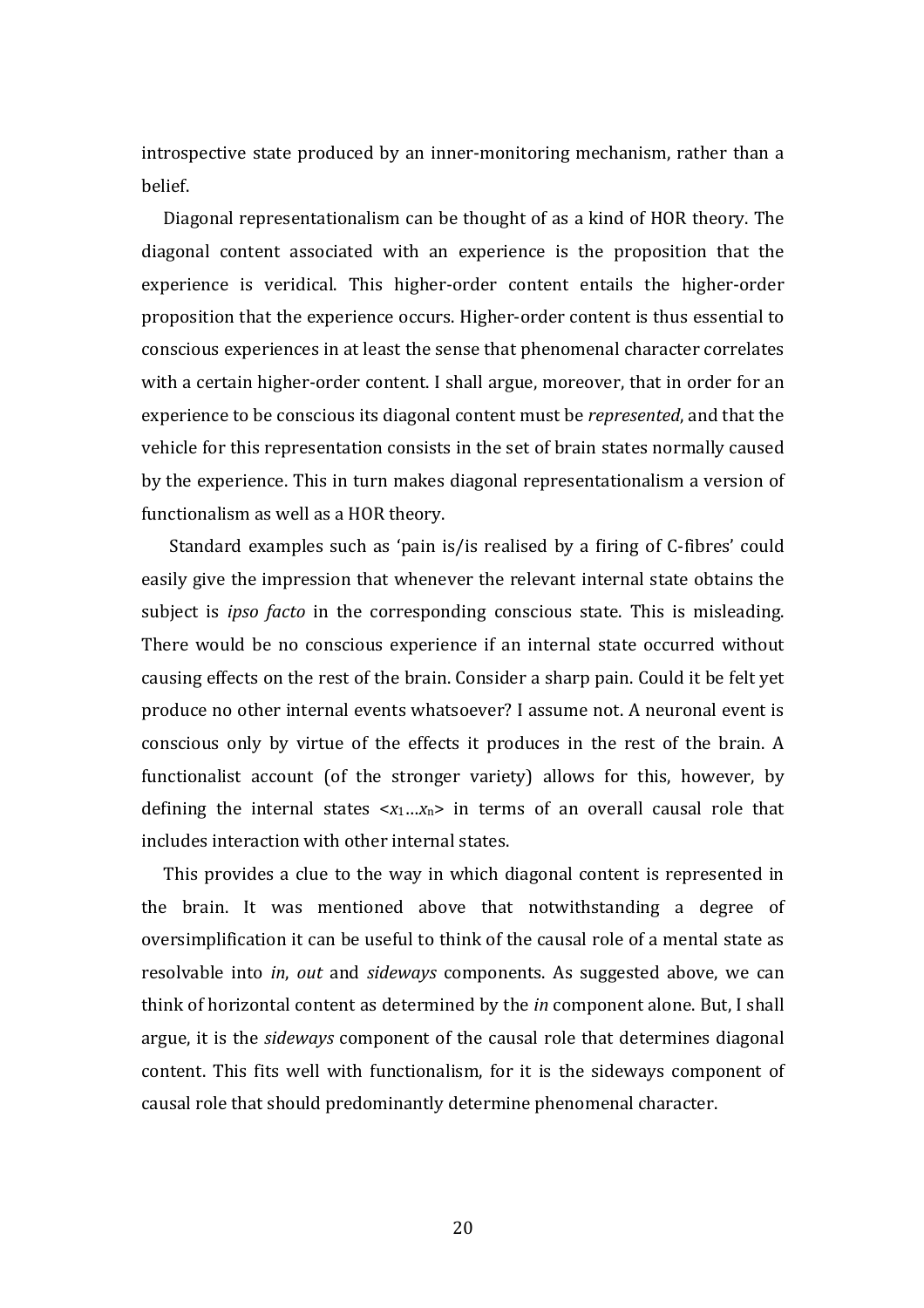When a firing of neurons occurs there may be many effects on other parts of the brain. Some of these are normally caused by a state of that type, while others occur as one-off effects due to the state that the brain is in at the time. When one feels a sudden intense pain in one's left ear, for example, a number of modifications to one's brain state are standardly caused by the pain state. Changes occur in parts of one's brain controlling facial muscles, making one" disposed to wince, and so on. Other neural events could have the same effects; one may decide to wince voluntarily, for example. For each first-order state, however, there is presumably a unique set of neuronal effects that covaries with it. If one happens to be thinking about mathematics when one's ear hurts one's train of thought is likely to be interrupted. But the corresponding neuronal changes do not belong to the covariant set because one would not always be" thinking about mathematics when one's ear hurts. They are one-off effects.

If a state, or set of states, represents what it covaries with then the set of covarying states together acts as a vehicle representing the occurrence of a firstorder state. This need not take the form of a belief, though it might contribute to the formation of a higher-order belief. I shall not take a stand here on whether higher-order beliefs or self-monitoring mechanisms are necessary for consciousness. Instead I suggest only that the kind of higher-order representation implied by diagonal representationalism is necessary for consciousness. I remain neutral on the sufficient conditions.

So far we have a reason to believe that there are higher-order representations of the *occurrence* of experiential states. But why should their *veridicality* be represented? It must be *possible* for other brain states to represent a first-order state as veridical, otherwise it would not be possible to believe that one's firstorder states were veridical. Now, in a naturally evolved organism the function of a perceptual system is to represent the environment correctly. Consequently the information that it produces is treated as veridical by default. What it means to say that the information is *treated* as veridical is that the actions caused by it are normally those that would be appropriate to the interests of the organism given that the content of the experience was veridical. Thus the normal covarying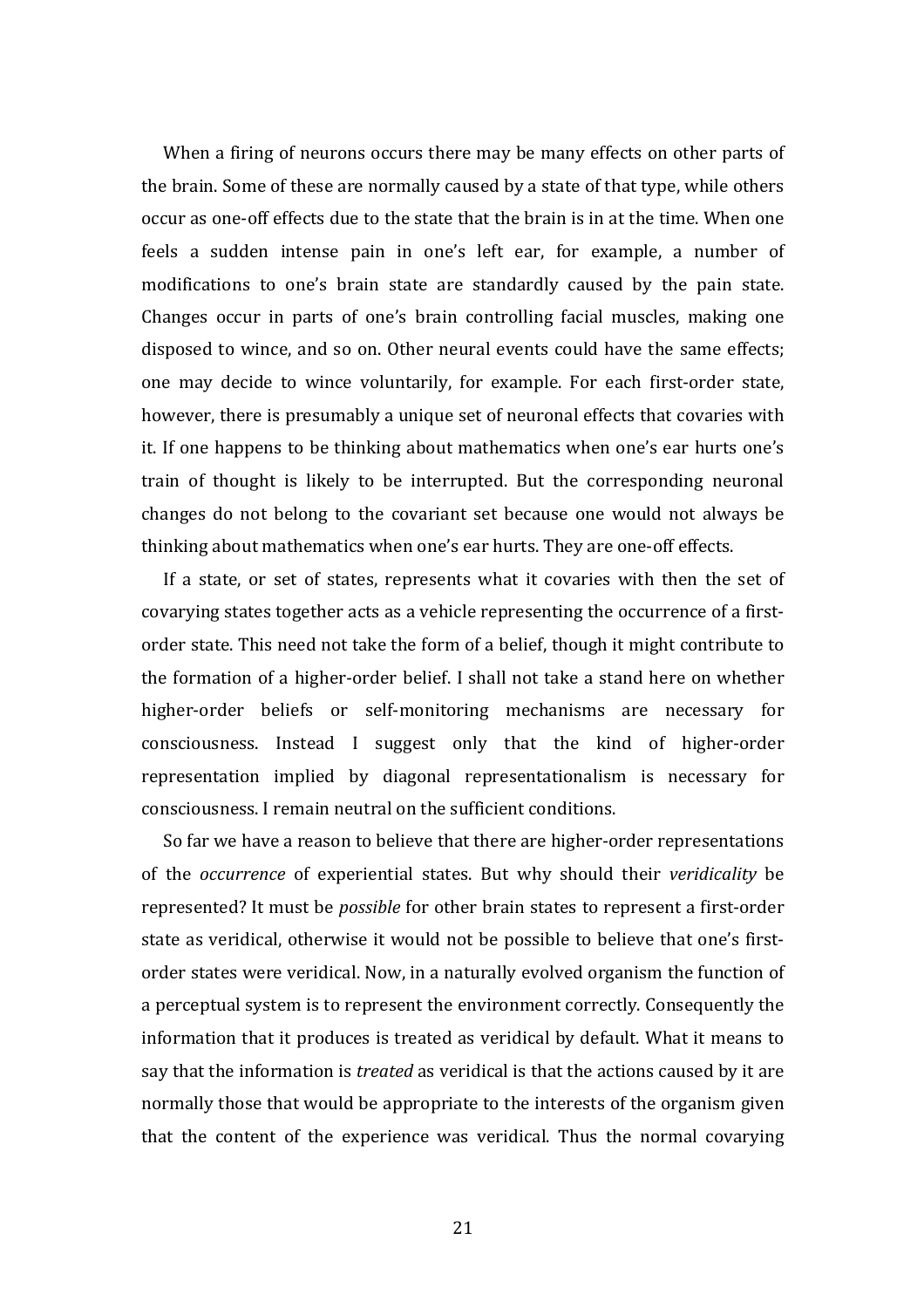effects of an experience represent it as veridical, as shown by the actions to which they give rise.

What about an organism whose actions were out of step with its perceptions? Suppose for example that someone was cross-wired in such a way that their actions were inverted left to right from those that would be appropriate to their perceptions. A human in this position would soon realise that their actions were not those that were intended. A process of feedback would eventually result in the actions being corrected. The experiences would not be treated as false. This provides a further reason for thinking that first-order experiential states are represented as veridical by the states they cause. This also applies to Block's bathtub-brain; although it cannot perform actions in any normal sense it has a mechanism that would coordinate its actions with perceptions if genuine perceptions and actions became possible. Hence even the bathtub-brain has a representation of the veridicality of its experiential states.

What about a creature whose actions were uncoordinated with its perceptions and who had no internal mechanism to coordinate them? What one should say would depend on the details of the case, but any uncertainty about the diagonal content represented would be matched by an uncertainty about the phenomenal character of its experiences. Perhaps there is nothing it is like to be such a creature at all.

# **7. Representationalism and the Cartesian theatre**

The literature on representationalism is full of reference to *the* phenomenal character of an experience, as though items with determinate phenomenal properties appeared before the mind like actors on a stage. This picture of consciousness, dubbed the *Cartesian theatre*, has been heavily criticised, perhaps most notably Daniel Dennett (1988, 1991). Those of us who find these criticisms convincing therefore have a further reason to be suspicious of standard representationalism.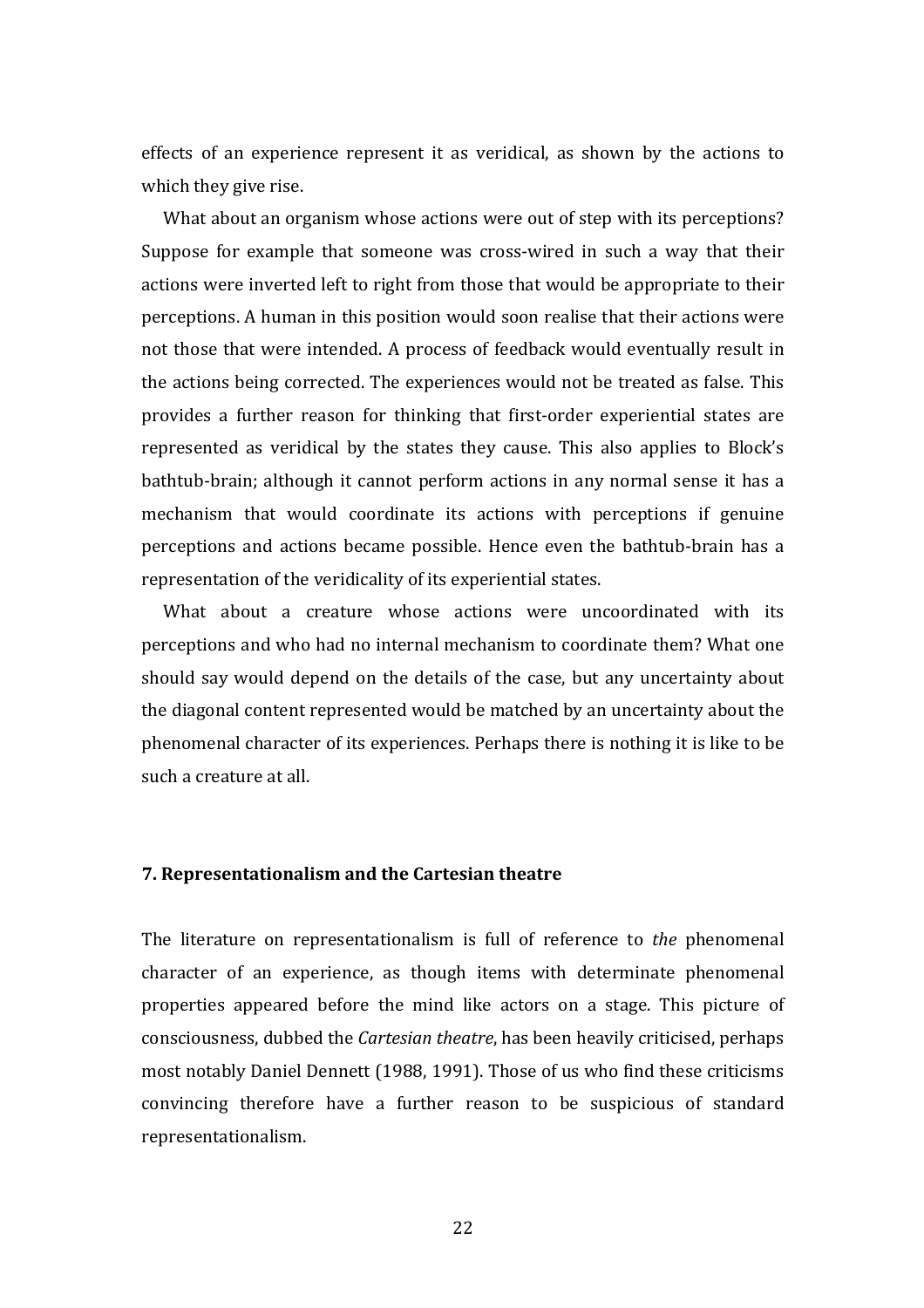Consider Dennett's (1988) thought experiment involving the expert coffee tasters Chase and Sanborn. When Chase and Sanborn started their job they both enjoyed drinking the coffee manufactured by their employer. But now, a few years later, although the coffee itself has not changed Chase and Sanborn find that they no longer enjoy drinking it. Although both their perceptual systems have changed in the same way, however, they make different claims about the changes in their experiences.<sup>14</sup> Chase claims still to experience the same *taste* but no longer enjoys it; the phenomenal character is the same as before but the reaction is different. Sanborn, by contrast, claims that although the original taste would still be just as enjoyable as before it has been replaced by a different, less enjoyable taste. So the reactive dispositions are unchanged but the phenomenal character is different.

Dennett claims that there is no fact of the matter about who is right. He thus denies the existence of *qualia* – experiential items with *intrinsic* phenomenal characters that are constituted independently from the subject's dispositions to react to them. Qualia, thus construed, are the actors on the stage in the Cartesian theatre. To reject them is to reject the Cartesian theatre.

Consider what a standard representationalist like Tye must say about Chase and Sanborn. There seems no reason to say that either of them misperceives the coffee at any time. Their job, as coffee tasters, is to make sure that the taste of the coffee remains the same and they remain just as good at this as ever. The Russellian content of their experiences therefore remains unchanged. But if, as Tye (2002, p. 448) and other standard representationalists claim, no two experiences can be alike in Russellian content yet differ in phenomenal character then the phenomenal character of Chase and Sanborn's coffee experiences must have remained constant. Chase must be correct and Sanborn must be mistaken. Standard representationalism is thus committed to a determinate fact of the matter about Chase and Sanborn's experiences.

Now consider what diagonal representationalism can say. The borderline between states that belong to the covarying set of effects of a first-order state and those that do not is likely to be vague and open to interpretation by the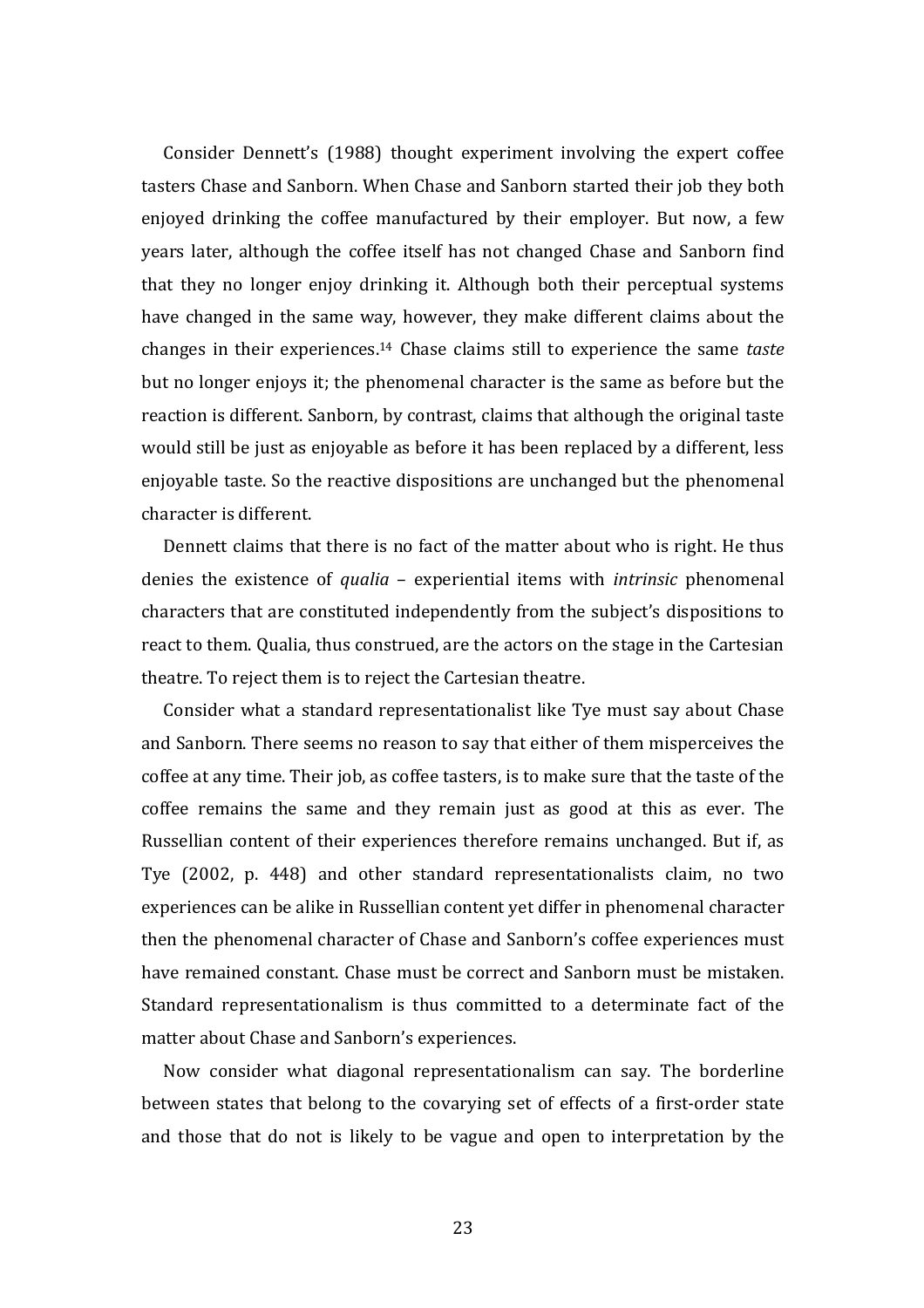subject. There may be states that are caused sometimes but not always, or there may be states that are caused regularly for some time but which later cease to be caused. This corresponds to an indeterminacy concerning where to draw the boundary between the phenomenal character of a state and reactions to it.

In my view, as in Dennett's, the phenomenal character of a state is a matter of the subject's reactive dispositions when in that state. When Chase and Sanborn taste the coffee a complex neural state representing certain properties of the coffee is produced.<sup>15</sup> The occurrence of this state causes a set of secondary states, a subset of which covaries with the first-order state. Over time, however, due to physiological changes in Chase and Sanborn the set of secondary states changes. While a substantial subset remains the same some of the original pleasurable secondary states are replaced by different, less pleasant ones. In effect Chase and Sanborn then differ in the interpretation they give regarding membership of the covarying set of states, though obviously they do not think about the matter under that description. Chase interprets the set of covarying states as containing only those that did not change over time. The states that did change are regarded as relatively one-off effects. On this interpretation the same diagonal proposition is represented at all times, corresponding to the unchanged phenomenal character.

By contrast, Sanborn in effect includes some states within the covarying set that Chase excludes. Consequently the vehicle for the diagonal content changes over time. Moreover, the first-order state itself changes because its causal role changes. Consequently the diagonal content changes (a *different* state is now represented as veridical) and so does the phenomenal character. It might seem obligatory to regard the causal role of the first-order state as having changed because it produces different effects from those it produced when Chase and Sanborn enjoyed the coffee. But it can be interpreted (implicitly, by Chase) as having an unchanged causal role because of the abstraction from the physical details of implementation inherent in functionalist theories. The difference between Chase and Sanborn thus consists in a difference in what they take to be essential to the causal role of the first-order state. There is no fact of the matter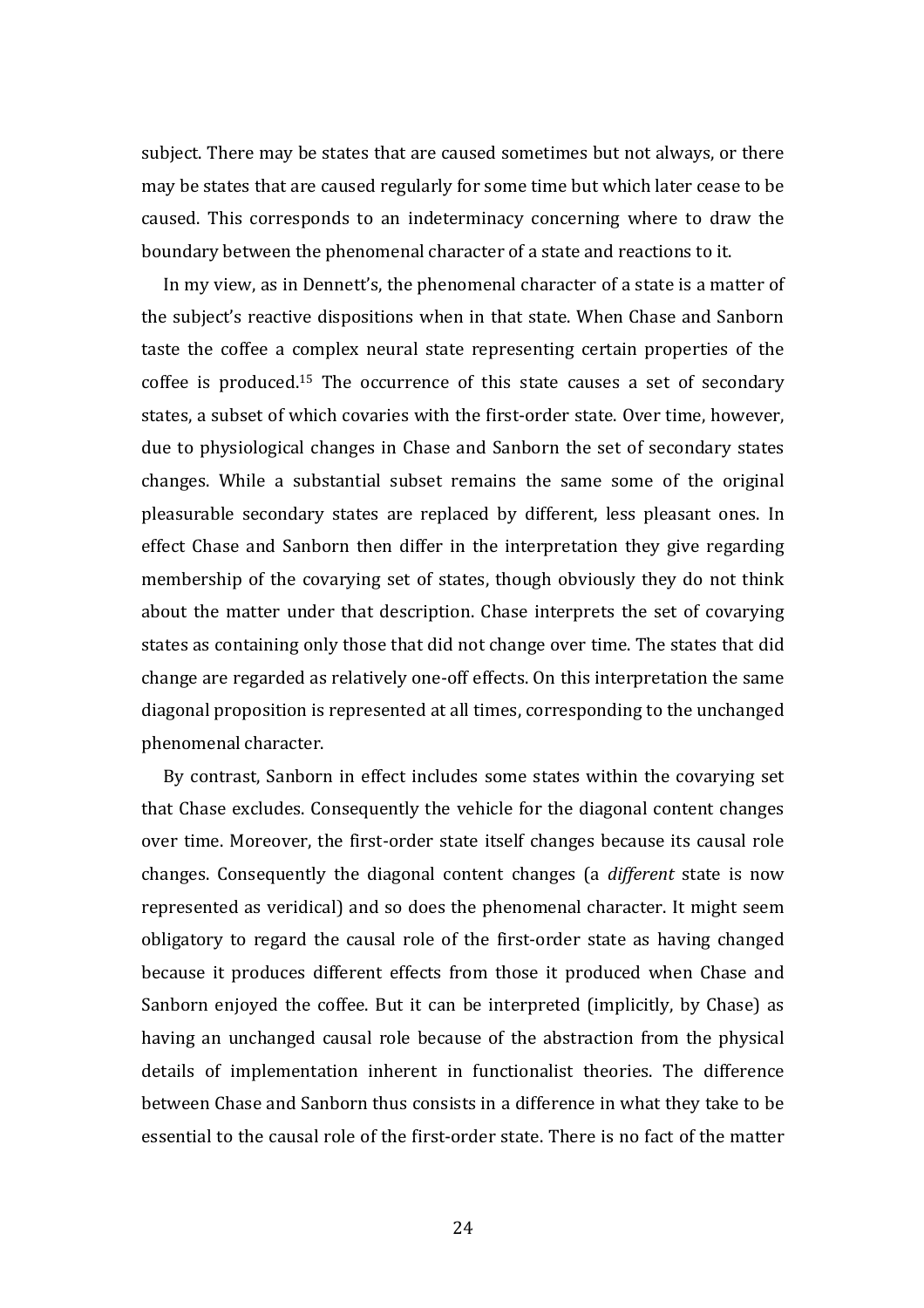about which set of states *really* covaries with the first-order state, just as there is no fact of the matter about whether it is the taste or the reaction to the taste that changes. There are different semantic interpretation schemes that explain what happens equally well, and correspondingly there are different phenomenal interpretation schemes that explain what happens equally well. There is no need to look for a fact of the matter about which is correct; no such fact could be" found.

# **8. Indirect realism?**

Bertrand Russell once wrote: 'what the physiologist sees when he looks at a brain is part of his own brain, not part of the brain he is examining' (1927, p.") 383). This is a vivid expression of a materialistic indirect realist theory of perception. Is diagonal representationalism committed to indirect realism?

No. The conscious states are the first-order states, not the higher-order 'diagonal' states. When one is in such a state one is aware of the external world, not a brain state. What it is like to be in that state depends on which other states are caused but these further states need not constitute an explicit *awareness* of the first-order state. One can of course distinguish mediation by perceptual objects (with which Russell was concerned) from mediation by psychological states.<sup>16</sup> As explained above, however, the general framework developed here allows diagonal content to be individuated in such a way as to yield a disjunctive theory of perception with no 'highest common factor' psychological state. Diagonal representationalism is thus consistent with the view that perception is diaphanous, but diaphanousness can now be seen to be compatible with differently constituted subjects having different perceptual experiences when surveying the same scene.

# **9. Conclusions**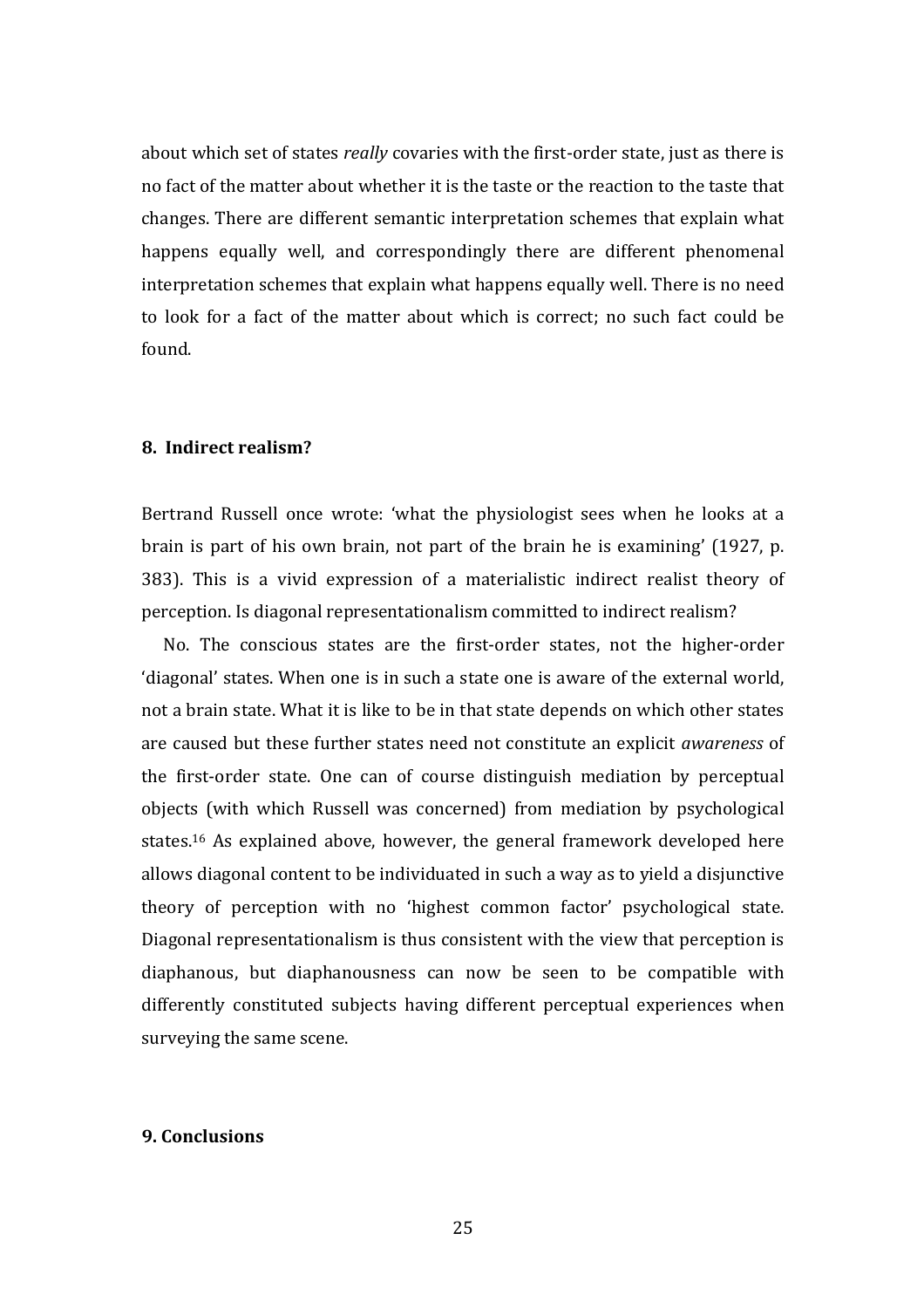The importance of diagonal representationalism lies mainly in three claims: firstly, it says that phenomenal character correlates with representational content, even though the content in question is not horizontal content. This should offer encouragement to those who seek a naturalistic reduction of phenomenal consciousness to representational content. Secondly, it shows that there is something correct about HOR theories, though it is left open which, if any, of the different versions is correct. And, thirdly, it shows how to bring representationalism and HOR theories together with a broadly functionalist account of consciousness.<sup>17</sup>

## **NOTES**

 $\overline{a}$ 

<sup>5</sup> Non-standard versions of representationalism that I take to be refuted by Block's argument include Sydney Shoemaker's (2000) theory according to which an experience represents a *phenomenal property* of an object, a disposition to produce an experience of a certain kind in a certain kind of subject. While avoiding certain problems faced by Shoemaker's theory Andy Egan's (forthcoming) related theory seems to me also to be vulnerable to this objection. The bathtub-brain cannot represent Shoemaker's phenomenal properties or Egan's appearance properties because it has no perceptual apparatus and thus nothing determines which such property is represented by a given experience. Chalmers' (2004b) *Fregean Representationalism*, which shares some key features with diagonal representationalism, avoids the problem. Unfortunately I do not have space to discuss the relation between Fregean and diagonal representation here.

 $6$  Consider for example the pathway from the eyes to the occipital cortex and beyond (see below on indeterminacy regarding where the pathway ends). For the use of 'Quinean' above, and for arguments in support of the claims made above see Fodor 1983.

 $<sup>7</sup>$  Notoriously a full account of representation in terms of information involves more than simple</sup> correlation. Some theories appeal to teleology (Millikan 1989, Dretske 1994). I hope, however, that I shall be permitted to side step these issues in what follows. Insofar as content is conceptual

 $1$  A full list of those who have defended representationalism or related views would be very long, but the following is a representative sample: Byrne 2001, Clark 2000, Crane 2003, Egan (forthcoming), Harman 1990, Kriegel 2002, Levine 2003, Thau 2002. Not all of these defend *reductive* claims (see below).

<sup>&</sup>lt;sup>2</sup> Cf. Chalmers 2004b, p. 167.

<sup>&</sup>lt;sup>3</sup> In later versions of his argument Block (e.g. 1995) has changed some details in order to avoid certain objections. Since I find Block's argument convincing with regard to standard representationalism I shall gloss over this. I make some small changes for ease of exposition.

 $4$  Those prepared to assume that phenomenal character correlates with physical state can reach the same conclusion by supposing instead that Inverted-Earthlings are congenitally colourinverted relative to Earthlings. One can then compare Earthling and Inverted-Earthling experiences. This avoids any controversy regarding shifts of content over time. Tye (2000, pp. 136-40) resists Block's objections by trying to make it plausible that the transported Earthling  $\overline{\text{continuous}}$  to misperceive. I do not find this plausible; but Tye would also have to say that congenitally colour-inverted Inverted Earthlings would misperceive colours throughout their lives. This seems *really* implausible.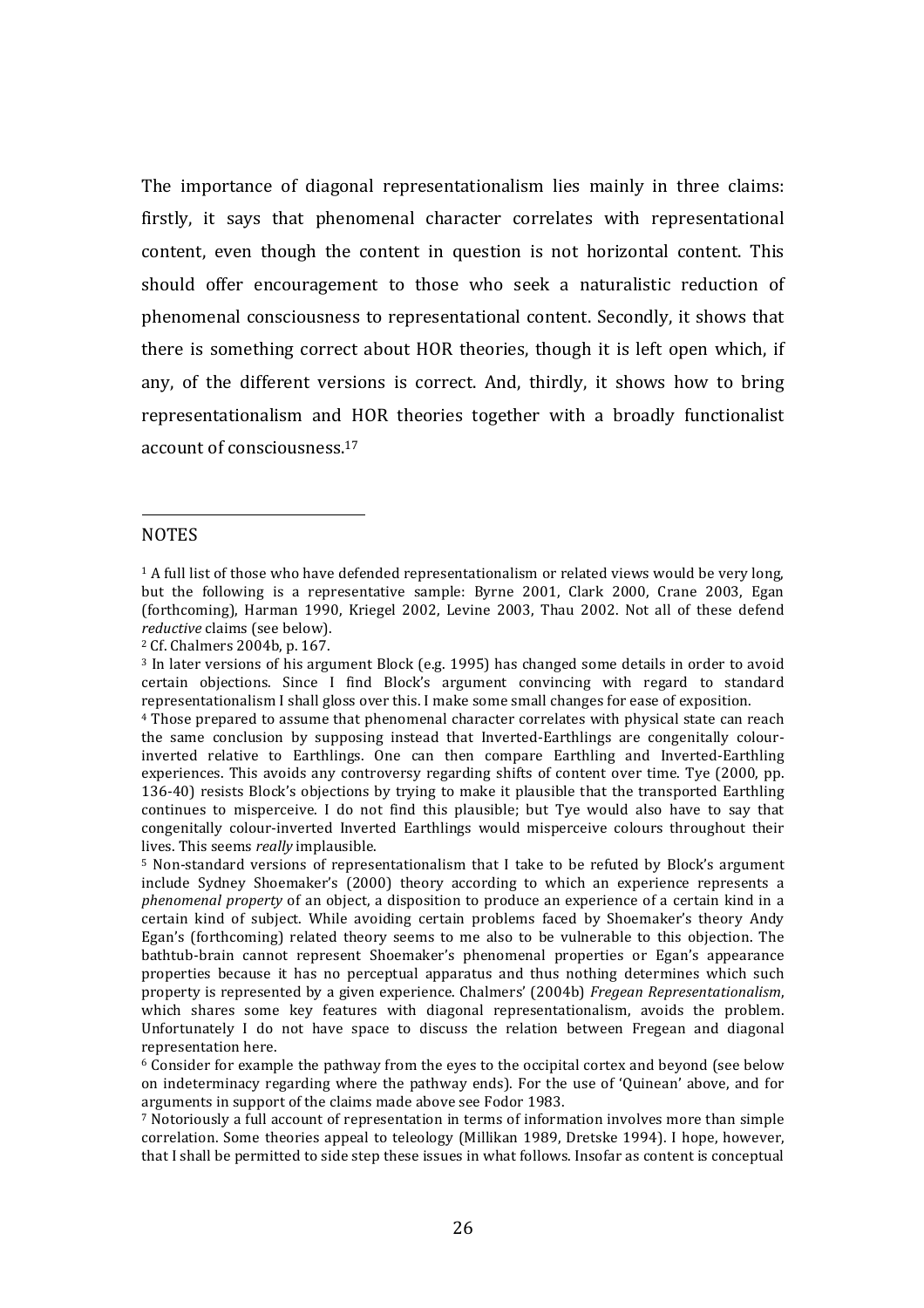there may be further requirements; I make some general remarks below about how the general framework to be developed can incorporate theories on these matters.

<sup>9</sup> Stalnaker (1999, pp. 92-5) does briefly discuss empty names in a discussion of negative existentials. Negative existential statements may, however, be a special case. It might be held, for example, that negative existential statements containing empty names are true (Stalnaker" appears to hold this view). But it is not clear that other statements containing empty names would thereby have truth values.

 $10$  Cf. Evans's (1982, pp. 201-2) objections to Fodor's (1980) notion of narrow content.

 $11$  Where the diagonal proposition is the same across all worlds regardless of the reference of its terms it is similar to what Chalmers (2004a, pp. 169-70) calls the *orthographic contextual intension*. If, on the other hand, we assume that words with different references are different words then the resulting diagonal proposition is similar to what Chalmers calls the *linguistic contextual intension* (pp. 170-1).

 $12$  For discussion of centred worlds in relation to the semantics of indexicals see Quine 1969 and Lewis 1979. Stalnaker (1981) raises some objections to Lewis's account but I do not think these objections affect the use being made of centred worlds here.

<sup>13</sup> I am following Peter Carruthers' (2001) terminology. Inner-sense theories are sometimes known as higher-order experience or higher-order perception theories.

 $14$  Dennett also considers scenarios in which Chase and Sanborn undergo slightly different physiological changes, but we need not consider this here.

 $15$  For an illustration of what kind of complex neural state might be involved see Paul Churchland's (1995) discussion of *taste space*.

<sup>16</sup> See John Foster 2000.

 $\overline{a}$ 

<sup>17</sup> I would like to express my thanks to David Chalmers and Katherine Hawley for their comments on written versions of this paper and to audiences in St Andrews and Durham for their feedback.

#### **REFERENCES**

Armstrong, D. (1968): *A Materialist Theory of the Mind.* London: Routledge.

- Armstrong, D. (1984): Consciousness and causality. In D. Armstrong and N. Malcolm (eds.) Consciousness and Causality. Oxford: Blackwell.
- Block, N. (1990): Inverted Earth. In James Tomberlin (ed.) *Philosophical Perspectives 4:* Action Theory and Philosophy of Mind. Atascadero: Ridgeview, 53-79.
- Block,"N."(1995):"Mental"Paint"and"Mental"Latex."*Philosophical\*Issues*,"7,"19,49.

Byrne, A. (2001): Intentionalism Defended. *Philosophical Review*, 110, 199-239.

- Carruthers, P. (1996): *Language, Thought and Consciousness.* Cambridge: Cambridge **University Press**
- Carruthers, P. (2000): *Phenomenal Consciousness: a naturalistic theory*. Cambridge: Cambridge University Press.
- Carruthers, P. (2001): Higher-Order Theories of Consciousness. The Stanford *Encyclopedia of Philosophy (Summer 2001 Edition)*, edited by Edward N. Zalta. URL =" <http://plato.stanford.edu/archives/sum2001/entries/consciousness, higher/>.
- Chalmers, D. J. (2004a): Epistemic Two-Dimensional Semantics. *Philosophical Studies*, 118, 153-226.

 $8$  See Stalnaker 2001, 2004 for the 'semantic/metasemantic' distinction. A similar point is made in Stalnaker 1999, pp. 14-16.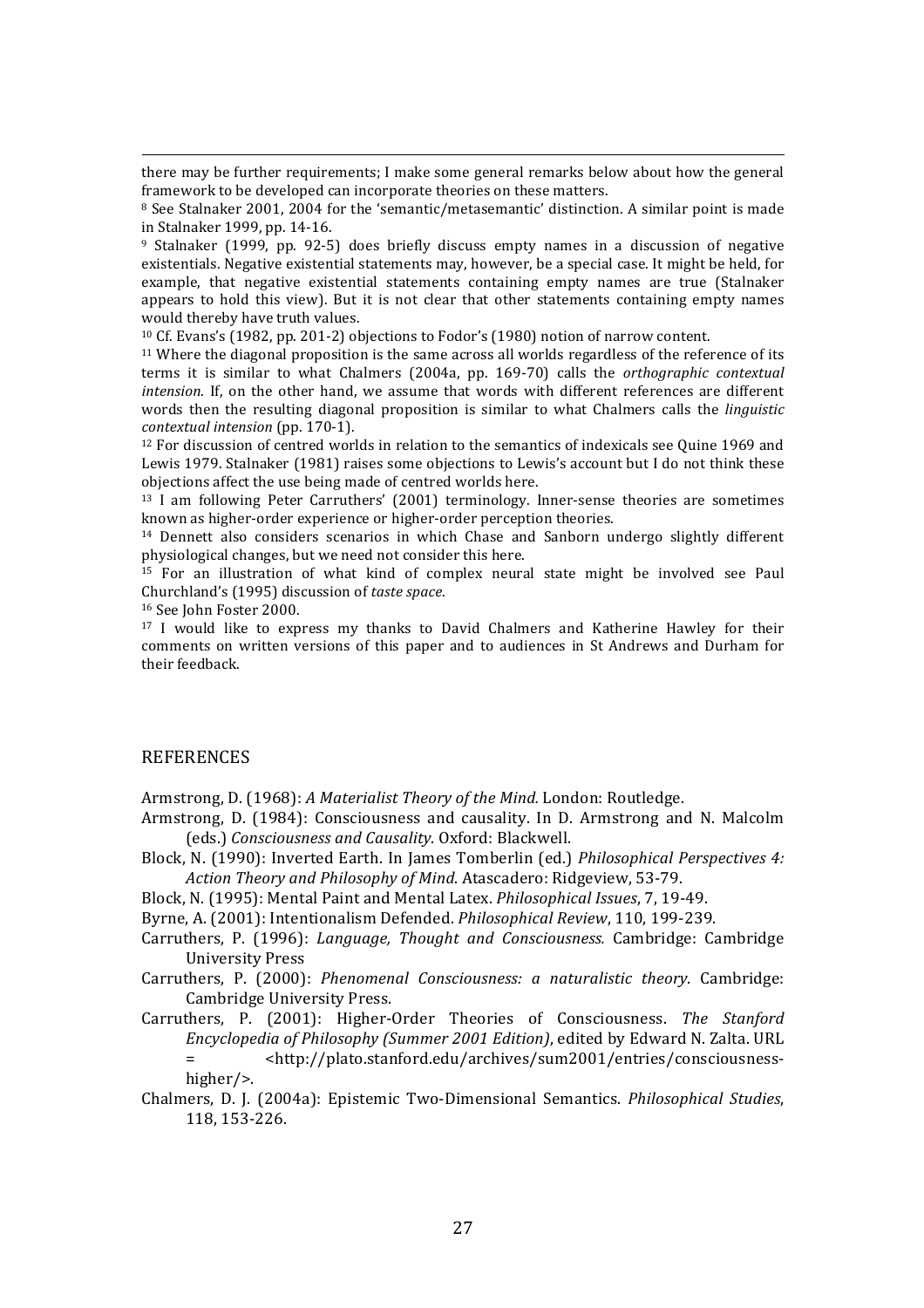Chalmers, D. J. (2004b): The Representational Character of Experience. In Brian Leiter (ed.) The Future for Philosophy. Oxford: Oxford University Press.

Chalmers, D. J. (2006): Perception and the Fall from Eden. In Tamar Gendler and John Hawthorne (eds.) *Perceptual Experience*. Oxford: Oxford University Press.

Churchland, P. M. (1995): *The Engine of Reason, The Seat of the Soul: A Philosophical Journey into the Brain.* Cambridge, MA: MIT Press.

Clark, A. (2000): A Theory of Sentience. Oxford: Oxford University Press.

 $\overline{a}$ 

- Crane, T. (2003): The Intentional Structure of Consciousness. In Q. Smith and A. Jokic (eds.)"*Consciousness:\*New\*Philosophical\*Essays*."Oxford:"Oxford"University"Press.
- Davidson, D. (1987): Knowing One's Own Mind. The Proceedings and Addresses of the *American\*Philosophical\*Association*,"60,"441,58.
- Dennett, D. C. (1978): Toward a cognitive theory of consciousness. In C. W. Savage (ed.), *Minnesota Studies in the Philosophy of Science*, 9. Reprinted in D. C. Dennett, *Brainstorms*. Cambridge, MA: MIT Press, 1978.
- Dennett, D. C. (1988): Quining Qualia. In A. Marcel and E. Bisiach (eds.) *Consciousness in Contemporary Science. Oxford: Oxford University Press, 42-77.*
- Dennett, D. C. (1991): *Consciousness Explained*. London: Penguin.
- Dretske, F. (1981): *Knowledge and the Flow of Information*. Cambridge, MA: MIT Press. Reprinted Stanford: CSLI Publications, 1999.
- Dretske, F. (1993): Conscious Experience. *Mind*, 102, 263-83.

Dretske, F. (1994): If You Can't Make One, You Don't Know How it Works. In P. French, T. Uehling and H. Wettstein (eds.) *Midwest Studies in Philosophy*, 19, 468-82.

- Egan,"A."(forthcoming):"Appearance"Properties?"*Noûs*.
- Evans, G. 1981: Understanding Demonstratives. In Herman Parret and Jacques Bouveresse (eds.) *Meaning and Understanding*. Berlin/New York: De Gruyter, 280-303. Reprinted in Evans's *Collected Papers*. Oxford: Clarendon Press, 1985.
- Evans, G. 1982: The Varieties of Reference. Edited by John McDowell. Oxford: Clarendon Press.
- Fodor, J. A. 1980: Methodological Solipsism Considered as a Research Strategy in Cognitive Psychology. The Behavioural and Brain Sciences, 3, 63-73.
- Fodor, J. A. 1983: *The Modularity of Mind: An Essay on Faculty Psychology*. Cambridge, MA: MIT Press.
- Foster, J. 2000: *The Nature of Perception*. Oxford: Oxford University Press.
- Harman, G. 1990: The Intrinsic Quality of Experience. In J. E. Tomberlin (ed.) *Philosophical\* Perspectives\* Vol.\* 12:\* Action\* Theory\* and\* Philosophy\* of\* Mind*." Atascadero, CA: Ridgeview Publishing.
- Hinton, J. M. 1973: *Experiences*. Oxford: Oxford University Press.
- Kaplan,"D."1990:"Words."*Aristotelian\*Society\*Supplementary\*Volume*,"64,"93,119.

Kriegel, U. 2002: Phenomenal Content. *Erkenntnis*, 57, 175-98.

- Levine, J. 2003: Experience and Representation. In Q. Smith and A. Jokic (eds.) *Consciousness: New Philosophical Essays. Oxford: Oxford University Press.*
- Lewis, D. 1972: Psychophysical and Theoretical Identifications. Australasian Journal of *Philosophy*,"50,"249,58.
- Lewis, D. 1979: Attitudes *De Dicto* and *De Se. Philosophical Review*, 88, 513-43.
- Lycan, W. 1996: *Consciousness and Experience.* Cambridge, MA: MIT Press.
- McDowell, J. 1977: On the Sense and Reference of a Proper Name. *Mind*, 86, 159-185. Reprinted in McDowell 1998.
- McDowell, J. 1982: Criteria, Defeasibility, and Knowledge. *Proceedings of the British* Academy, 68, 455-79. Reprinted in McDowell 1998.